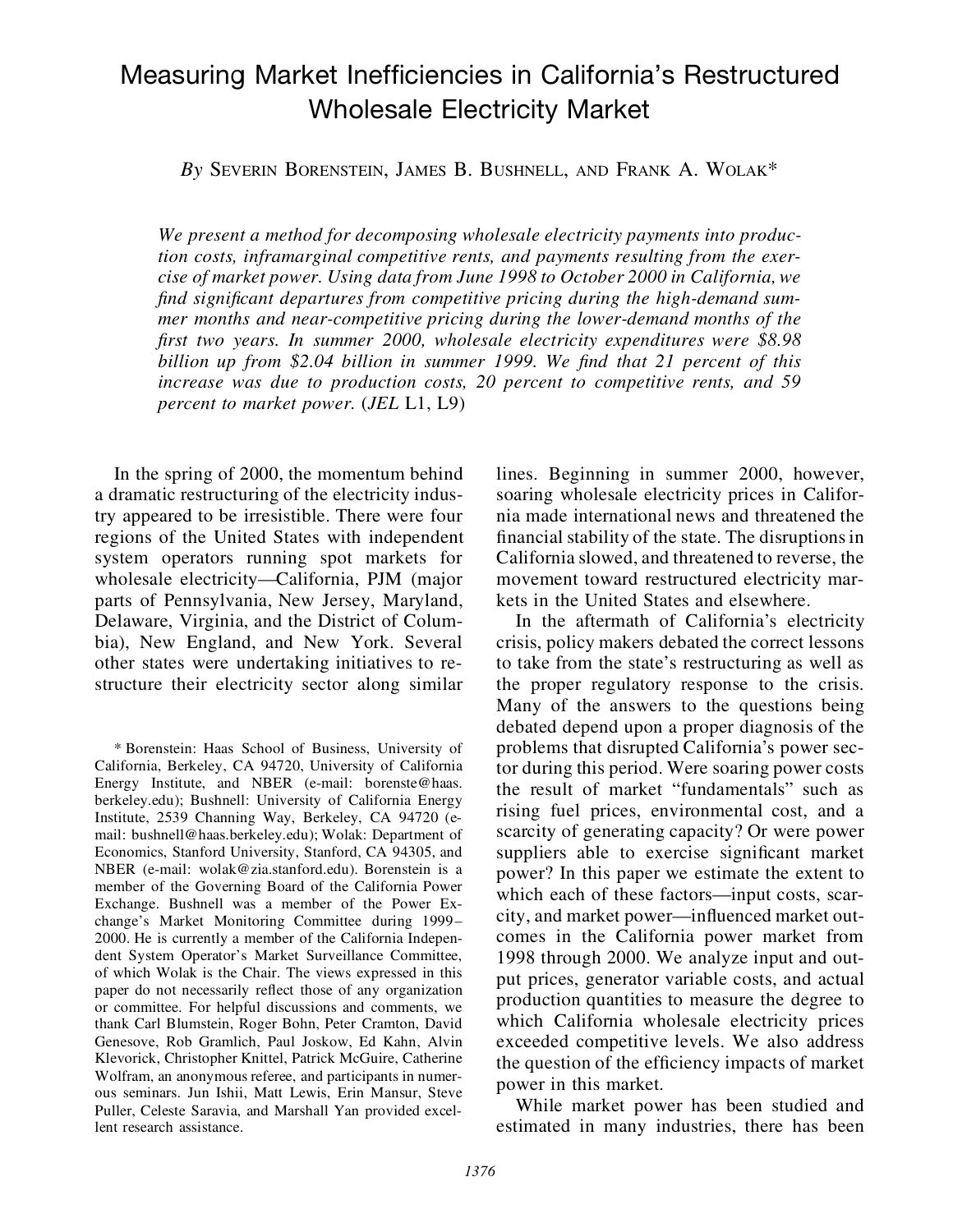little attention paid to intertemporal variation in the ability to exercise market power. For industries in which the good is storable, such intertemporal variation is necessarily small, because inventories greatly reduce intertemporal supply variation, and possibly, demand variation. In markets for nonstorable goods, including electricity and most services, this is not possible. The problem is exacerbated in electricity because demand is very inelastic in the short run, and supply becomes very inelastic as production approaches the system-generation capacity. Recognizing the dynamics of market power is likely to be important in both determining its causes and crafting remedies as part of the evolving public policy toward electricity restructuring.

Luckily, due to the history of regulation in electricity markets, data exist on the hourly output of all generating units and transmission power flows. In addition, information collected on the technical characteristics of each California generating unit during the regulated monopoly regime allows very accurate estimation of generating unit-level variable costs.

We find that, due to rising input costs, even a perfectly competitive California electricity market would have seen wholesale electricity expenditures triple between the summers of 1998 and 2000.<sup>1</sup> Market power, however, also played a very significant role. In summer 1998, 25 percent of total electricity expenditures could be attributed to market power, a figure that increased to 50 percent in summer 2000. The increased percentage margins due to market power combined with substantial production cost increases for marginal producers to create a drastic rise in absolute margins and, thus, pushed the market into a crisis later in the summer of 2000.

In Section I, we discuss the issues raised in estimating market power in electricity markets and the consequences of market power. We present an overview of California's electricity market in Section II. In Section III, we describe the estimation technique in detail in the context of the California market, addressing each component of the market and outlining the assumptions made in implementing the analysis. We try to take a conservative approach, interpreting the data in a way that would be likely to understate the degree of market power exercised. In Section IV, we present estimates of premia of actual prices over the competitive levels. In Section V, we attempt to parse changes in competitive revenues between changes in actual costs and changes that reflect rents to inframarginal competitive sellers. We conclude in Section VI.

# **I. Market Power Analysis in the Electricity Industry**

During most of the 1990's, regulatory evaluation of short-run horizontal market power in electricity focused on concentration measures, such as the Herfindahl-Hirschman index. Unfortunately, such measures are a poor indicator of the potential for, or existence of, market power in the electricity industry, because the industry is characterized by highly variable price-inelastic demand, significant short-run capacity constraints, and extremely costly storage.<sup>2</sup> It is easy to show that in such circumstances, firms with very small market shares could still exercise significant market power.

We use data collected on the technological characteristics of generating units located in California to construct a competitive market counterfactual that we compare to actual market outcomes. This competitive counterfactual models each firm as a price-taker that would sell power from a given plant so long as the price it received was greater than its incremental cost of production. Of course, the cost of selling a unit of electricity can be greater than the simple production costs if the firm has an opportunity cost that is greater than its production cost, such as the revenue the firm would get from selling power or reserve capacity in a different location or market. On the other hand, a high price in an alternative market can reflect market power in that market, resulting in the transmittal of high

 $<sup>1</sup>$  For the purpose of this analysis, we define the summer</sup> to be June through October of each year.

 $2$  See Borenstein et al. (1999) for a more detailed discussion of the applicability of concentration measures to market power analysis in electricity markets and citations to regulatory decisions that have relied on concentration indices.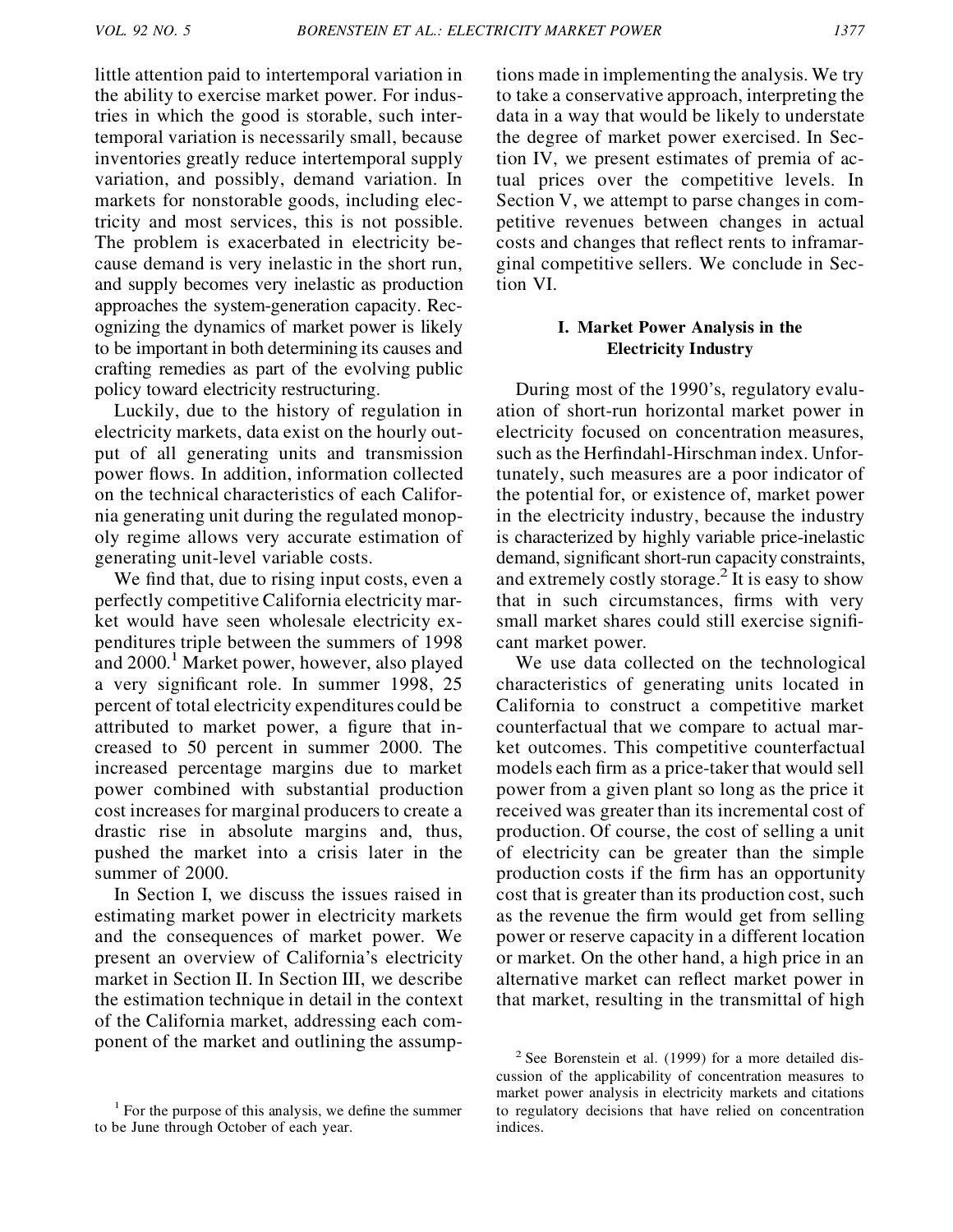prices across markets by the response of competitive suppliers. We discuss these alternative opportunities below and how we account for them in our analysis.

Thus far, we have discussed only situationsin which a firm unilaterally exercises market power. Antitrust law is most often concerned with collusive attempts to exercise market power. Unfortunately, many of the attributes that facilitate collusion are present in electricity markets: In most electricity markets, firms play repeatedly, interacting on a daily basis, so there is opportunity to develop subtle communication and collusive strategies. The payoff from cheating on a collusive agreement may be limited due to capacity constraints on production, though for the same reason, the ability to punish defectors may be limited. Finally, the industry has fairly standardized production facilities, so homogeneous costs may make it easier for firms to attain tacit or explicit collusive outcomes. All that said, we have not explored the question of tacit or explicit collusion among firms in the California market as a potential cause of prices in excess of competitive levels. $<sup>3</sup>$  Rather, in this</sup> paper we focus on the competitiveness of market outcomes.

In focusing on market outcomes, there are two indicators that clearly distinguish market power, and each leads to a distinct estimation technique. First, in a competitive market, a firm is unable to take any action, including output decisions or offer prices, that significantly affects the price in a market. This suggests a method of estimation that involves studying the bidding and output supply decisions of each firm in the market to detect successful attempts to affect prices. This is the general approach used by Wolak and Robert H. Patrick (1997), Catherine D. Wolfram (1998), Roger Bohn et al. (1999), Bushnell and Wolak (1999), Wolak (2000), and Puller (2001).

The second empirical approach is at the market level, and this is the one that we adopt here. We examine whether the market as a whole is setting competitive prices given the production capabilities of all players in the market. As

such, this approach is less vulnerable to the arguments of coincidence, bad luck, or ignorance that may be directed at analysis of the actions of a specific generator. It is less informative about the specific manifestations of market power, but it is effective for estimating its scope and severity, as well as identifying how departures from competitive outcomes vary over time. This is the general approach used in Wolfram (1999). At least two papers, Erin T. Mansur (2001) and Paul L. Joskow and Edward Kahn (2002), utilize both of these approaches.

A potential drawback of the market-level approach is that it captures all inefficiencies in the market, some of which may not be due to market power. If, for instance, low-cost generators were systematically held out of production simply due to a faulty dispatch algorithm, that would impact the estimate of market power. During the period we study, the California market clearly still had a number of design flaws that may have contributed to inefficient dispatch and market pricing. For the great majority of these, however, the flaw would be benign if firms acted as pure price-takers, rather than exploiting these design flaws to affect the market price. Furthermore, we find that, over substantial periods of time, prices did not significantly differ from our estimates of marginal cost, indicating that there were no systemic inefficiencies raising prices in all periods. Still, our estimates must be taken with the caveat that they include failures to achieve competitive market prices for reasons other than market power, including bad judgment and confusion on the part of some generators or marketmaking institutions.

# *The Consequences of Market Power*

In analyzing the efficiency consequences of market power in electricity, one must begin from the recognition that short-run electricity demand currently exhibits virtually zero price elasticity. Almost none of the customers in California, or anywhere else in the United States, are charged real-time retail electricity prices that vary hour-to-hour as wholesale prices do. Because the extent of market power varies tremendously on an hourly basis, the absence of

 $3$  See Steven L. Puller (2001) for an analysis of this issue.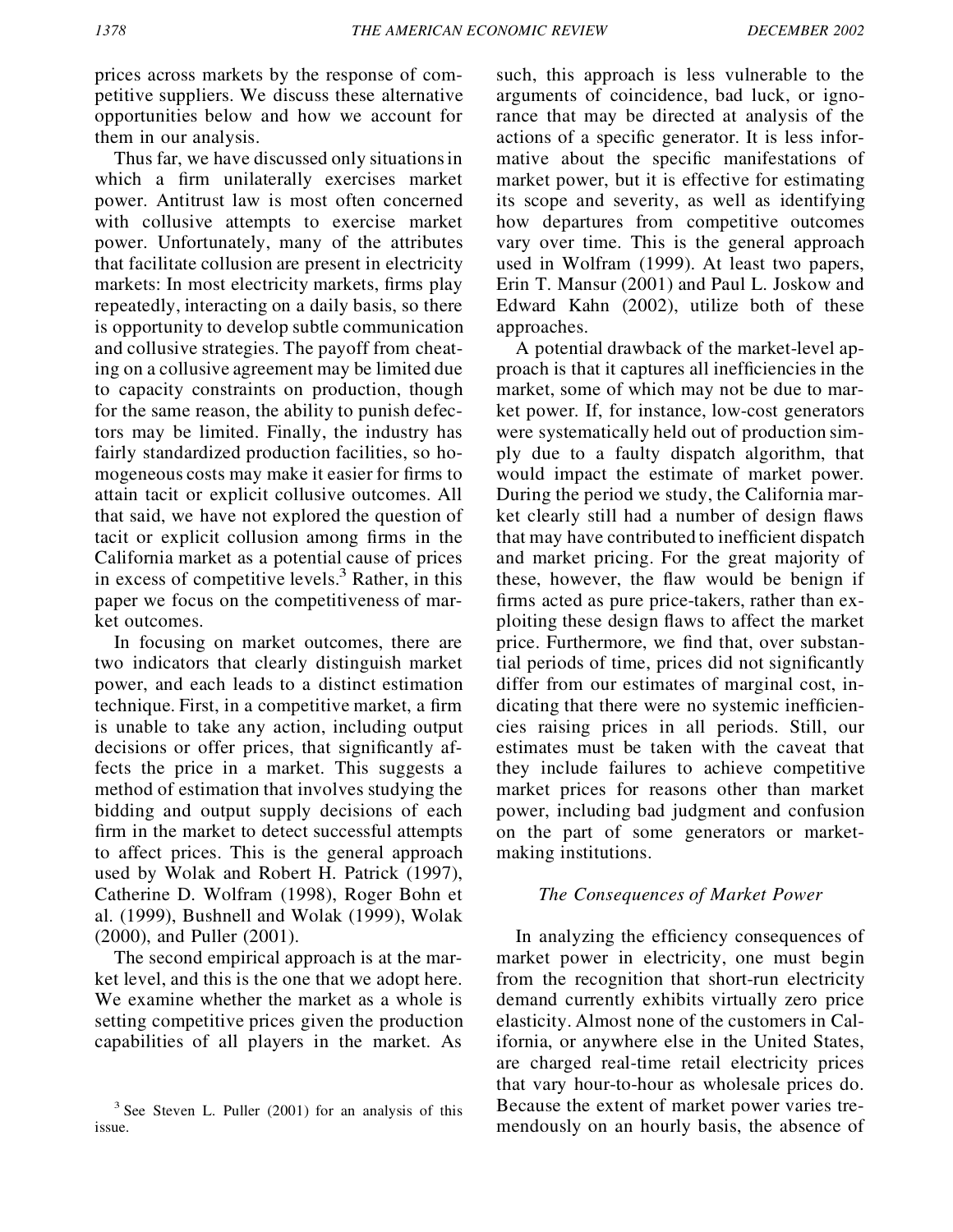very-short-run elasticity is critical to understanding its consequences.<sup>4</sup> In studying California specifically, one must also consider that, during the 1998–2001 transition period, enduse consumers were insulated from energy price fluctuations by the Competition Transition Charge (CTC). The CTC was implemented along with the restructuring of the industry in order to allow the incumbent utilities to recover their stranded generation costs. Due to the CTC, the vast majority of end-use consumers faced fixed retail rate schedules during the transition period.<sup>5</sup> Thus, the CTC greatly lessened even the monthly elasticity of final consumer electricity demand.

Due to the extreme short-run inelasticity of demand, market power in electricity markets has little effect on consumption quantity or short-run allocative efficiency. As described below, however, generating companies in California vary markedly in their costs and generation capacity, so the exercise of market power by one firm can lead to an inefficient reallocation of production among generating firms: a firm exercising market power will restrict its output so that its marginal cost is below price (and equal to its marginal revenue), while other firms that are price-taking will produce units of output for which their marginal cost is virtually equal to price. Thus, there will be inefficient produc-

<sup>4</sup> In California and elsewhere, time-of-use rates are common for large users. These price schedules generally have preset peak, shoulder, and off-peak rates, which are changed only twice per year. They do not distinguish, for instance, a weekday afternoon with extremely high wholesale prices from a more moderate weekday afternoon. Borenstein (2001, 2002) argues that time-of-use rates are an extremely poor substitute for real-time electricity pricing and that real-time pricing would greatly mitigate wholesale price volatility. Patrick and Wolak (1997) estimate the within-day price responsiveness of industrial and commercial customers facing real-time half-hourly energy prices in the England and Wales electricity market. They argue that an electricity market would be much less susceptible to the exercise of market power if even one-quarter of peak demand had the

average level of price responsiveness that they estimate. <sup>5</sup> Even "direct access" consumers, who bought energy from some source other than their incumbent utility, were insulated from wholesale energy price fluctuations in the short run by the CTC. This is because the stranded cost component paid by all consumers was calculated in a way that moved inversely to the energy price: the higher the energy price, the lower the CTC payment for that hour.

tion on a marketwide basis as more expensive competitive production is substituted for less expensive production owned by firms with market power. This is the outcome Wolak and Patrick (1997) described in the U.K. market, where higher-cost combined-cycle gas turbine generators owned by new entrants provide baseload power that could be supplied more cheaply by coal-fired plants that were being withheld by the two largest firms. Joskow and Kahn  $(2002)$ find evidence of withholding by large firms in the California market.

In addition, several recent analyses have demonstrated that the exercise of market power in an electricity network can greatly increase the level of congestion on the network.<sup>6</sup> This increased congestion impacts negatively both the efficiency and the reliability of the system. Market power can also lead firms to utilize their hydroelectric resources in ways that decrease overall economic efficiency.<sup>7</sup>

Lastly, electricity prices influence long-term decision-making in a way that can seriously impact the economy and generation investment. While it has been pointed out that high prices should spur new investment and entry in electricity production, these investments may not be efficient if motivated by high prices that are caused by market power, which may indicate a need not for new capacity, but for the efficient use of existing capacity. Artificially high prices also can lead some firms *not* to invest in productive enterprises that require significant use of electricity, or to inefficiently substitute to less electric-intensive production technologies.

Beyond the efficiency considerations, market power has potentially large and important redistributional effects. The California electricity crisis of 2000–2001 illustrates both the immense potential size of these effects and the difficulty of analyzing them. The transitional retail rate freeze associated with the CTC meant that the utilities bore the brunt of the wholesale price increases. The utilities' eventual response was to declare bankruptcy in one case, and threaten to in another, so the ratepayers or taxpayers

 $6$  See Judith B. Cardell et al. (1997), Bushnell (1999), Borenstein et al. (2000), and Joskow and Jean Tirole (2000).<br><sup>7</sup> See Bushnell (2003).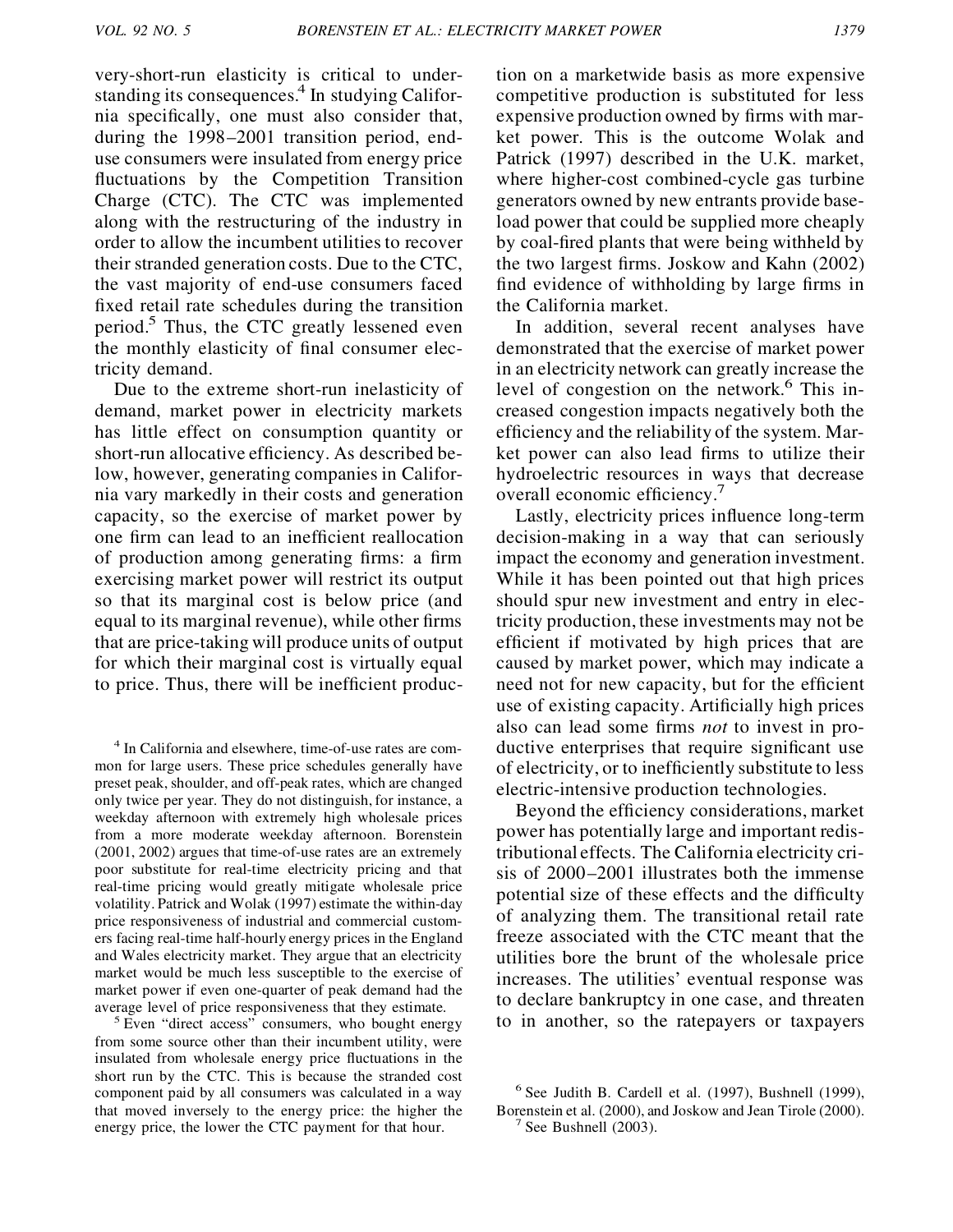ultimately became the bearers of much of these costs. At this writing, it is still unclear who will bear what share of the expense, and how much of the revenues paid to generators will be refunded to buyers under orders from federal regulators.

## **II. The California Electricity Market**

Through December 2000, the two primary market institutions in California were the Power Exchange (PX) and the Independent System Operator (ISO). The PX ran a day-ahead and day-of market for electrical energy utilizing a double-auction format. Firms submitted both demand and supply bids, then the PX set the market-clearing price and quantity at the intersection of the resulting aggregate supply and demand curves. In the PX day-ahead market, which was by far the largest market in California, firms bid into the PX offers to supply or consume power the following day for any or all of the 24 hourly markets. The PX markets were effectively financial, rather than physical; firms could change their day-ahead PX positions by purchasing or selling electricity in the ISO's real-time electricity spot market.<sup>8</sup>

The PX was not the only means for buyers and sellers to transact electricity in advance of the actual hour of supply. A buyer and seller could make a deal bilaterally. All institutions that scheduled transactions in advance, including the PX, were known as "scheduling coordinators"  $(SCs)$ . Because SCs use the transmission grid to complete some transactions, they are required to submit the generation and load schedules associated with these transactions to the ISO.

The ISO is responsible for coordinating the usage of the transmission grid and ensuring that the cumulative transactions, or schedules, do not constitute a reliability risk, i.e., are not likely to overload the transmission system.<sup>10</sup> As the institution responsible for the real-time operation of the electric system, the ISO must also ensure that aggregate supply is continuously matched with aggregate demand. In doing so, the ISO operates an "imbalance energy" market, which is also commonly called the real-time, or spot, energy market. In this market, additional generation is procured in the event of a supply shortfall, and generators are relieved of their obligation to provide power in the event that there is excess generation being supplied to the grid. Like the PX, this market is run through a double-auction process, although of slightly different format. Firms that deviate from their formal schedules are required to purchase (or sell) the amount of their shortfall (or surplus) on the imbalance energy market. During our sample period, no further penalties were assessed for deviating from an advance schedule. The imbalance energy market therefore serves as the de facto spot market for energy in California. During our sample period, the ISO imbalance energy market constituted less than 5 percent of total energy sales with the PX accounting for about 85 percent and the remainder taking place through bilateral trades.

The ISO also operates markets for the acquisition of reserve, or stand-by, capacity. Reserve capacity is used to meet unexpected demand peaks and to adjust production at different points on the grid in order to relieve congestion on the transmission grid while still meeting all demand. These reserves, known as "ancillary services," are purchased through a series of auctions that determine a uniform price for the *capacity* of each reserve purchased. Most of the reserve capacity is still available to provide imbalance energy in real time, and therefore will impact the spot price. A production unit committed to provide reserve capacity during an hour would therefore earn a capacity payment for being available and, if called upon in real time, would earn the imbalance energy price for actually providing energy.

"Regulation reserve," the most short-term re-

<sup>&</sup>lt;sup>8</sup> Though the transaction costs of trading in the PX and ISO differed, these differences were negligible relative to

the costs of the underlying commodity, electrical energy.<br><sup>9</sup> In January of 2001, the PX ceased operation and the California Department of Water Resources assumed responsibility for the bulk of wholesale purchases on behalf of all investor-owned utilities in California, negotiating bilateral purchases and operating as its own SC.

 $10$  Unlike the PX, the ISO continued to function in approximately its original role through the 2000–2001 electricity crisis.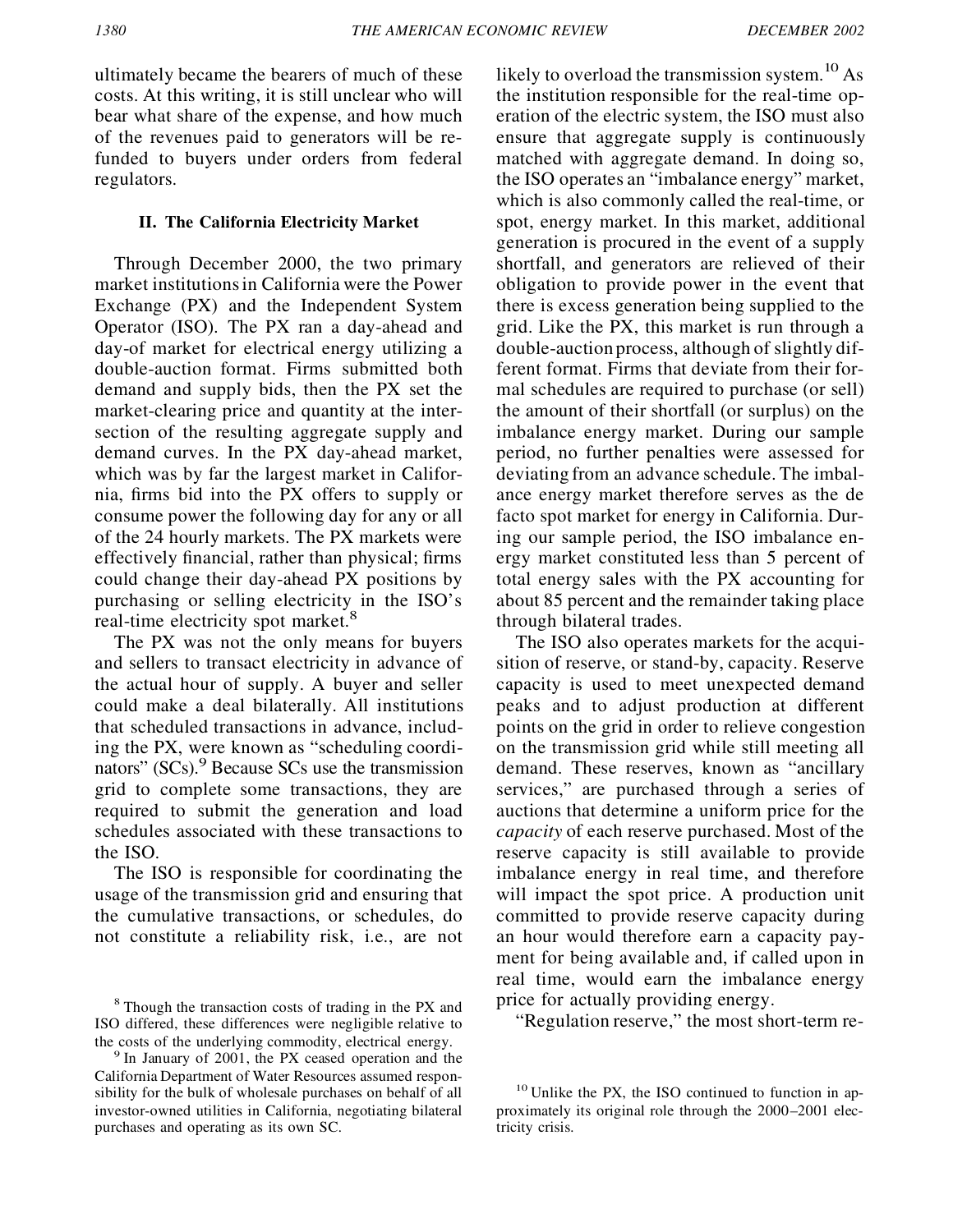serve, is treated differently. Regulation reserve units are directly controlled by the ISO and adjusted second-by-second in order to allow the ISO to continuously balance supply and demand, and to avoid overloading of transmission wires. For this reason, we treat it differently in our analysis as described later.

## A. *Market Structure of California Generation*

The California electricity generation market at first glance appears relatively unconcentrated. The former dominant firms, Pacific Gas & Electric (PG&E) and Southern California Edison (SCE), divested the bulk of their fossil-fuel generation capacity in the first half of 1998 and most of the remainder in early 1999. Most of the capacity still owned by these utilities after the divestitures was covered by regulatory side agreements, which prescribed the price the seller was credited for production from these plants independent of the PX or ISO market prices. These divestitures left the generation assets in California more or less evenly distributed between seven firms. The generation capacity of these firms that was located within the ISO system during July 1998 and July 1999 is listed in Table 1. "Fossil" includes all plants that burn natural gas, oil, or coal to power the plant, but over 99 percent of the output from these plants is fueled by natural gas. The vast majority of capacity listed as owned by "other" firms was composed of small independent power projects. The market structure during 2000 was largely unchanged from that of 1999.

As can be seen from Table 1, PG&E was the largest generation company during the summer of 1998. The seemingly dominant position of PG&E is offset to a large extent by its other regulatory agreements. All of its nuclear generation in California, for instance, is treated under rate agreements that do not depend on market prices. More importantly, the incumbent utilities in California were the largest buyers of electricity during this time period.<sup>11</sup>

| July 1998—online capacity |        |                   |                   |           |  |  |  |  |
|---------------------------|--------|-------------------|-------------------|-----------|--|--|--|--|
| Firm                      | Fossil | Hydro             | Nuclear           | Renewable |  |  |  |  |
| AES                       | 4,071  | 0                 | 0                 | 0         |  |  |  |  |
| Duke                      | 2,257  | 0                 | $\mathbf{\Omega}$ | 0         |  |  |  |  |
| Dynegy                    | 1,999  | 0                 | 0                 | 0         |  |  |  |  |
| PG&E                      | 4,004  | 3,878             | 2,160             | 793       |  |  |  |  |
| Reliant                   | 3,531  | $\mathbf{\Omega}$ |                   | 0         |  |  |  |  |
| <b>SCE</b>                | 0      | 1,164             | 1,720             | 0         |  |  |  |  |
| SDG&E                     | 1,550  | 0                 | 430               | 0         |  |  |  |  |
| Other                     | 6,617  | 5,620             | 0                 | 4,267     |  |  |  |  |
| July 1999—online capacity |        |                   |                   |           |  |  |  |  |
| Firm                      | Fossil | Hydro             | Nuclear           | Renewable |  |  |  |  |
| AES                       | 4,071  | 0                 | 0                 | 0         |  |  |  |  |
| Duke                      | 2,950  | 0                 | $\mathbf{\Omega}$ | 0         |  |  |  |  |
| Dynegy                    | 2,856  | 0                 | $\mathbf{\Omega}$ | 0         |  |  |  |  |
| PG&E                      | 580    | 3,878             | 2,160             | 793       |  |  |  |  |
| Reliant                   | 3,531  |                   |                   | 0         |  |  |  |  |
| <b>SCE</b>                | 0      | 1,164             | 1,720             | 0         |  |  |  |  |
| Mirant                    | 3,424  |                   |                   |           |  |  |  |  |
| Other                     | 6,617  | 5,620             | 430               | 4,888     |  |  |  |  |

TABLE 1—CALIFORNIA ISO GENERATION COMPANIES (MW)

*Source:* California Energy Commission (www.energy.ca.gov).

# B. *Analyzing Market Power in California's Electricity Market*

Critical to studying market power in California is an understanding of the economic interactions between the multiple electricity markets in the state. Participants moved between markets in order to take advantage of higher (for sellers) or lower (for buyers) prices. For instance, if the ISO's real-time imbalance energy price was consistently higher than the PX dayahead price, then sellers would reduce the amount of power they sell in the PX and sell more in the ISO imbalance energy market. These attempts to arbitrage the PX/ISO price difference would cause the PX price and ISO imbalance energy price to converge. For this reason, it is not useful to study the PX market, or any other of the California markets, in isolation. The strong forces of financial arbitrage mean that any change in one market that affects

 $11$  The utilities had no incentive to raise market prices because they were net buyers of electricity and the revenue from power that they sold into the PX was just netted out from their power purchase costs. In fact, the CTC mechanism paid the three investor-owned utilities the difference

between fixed wholesale price (implicit in their frozen retail rate) and the hourly wholesale price per unit of energy consumed in their distribution service territory.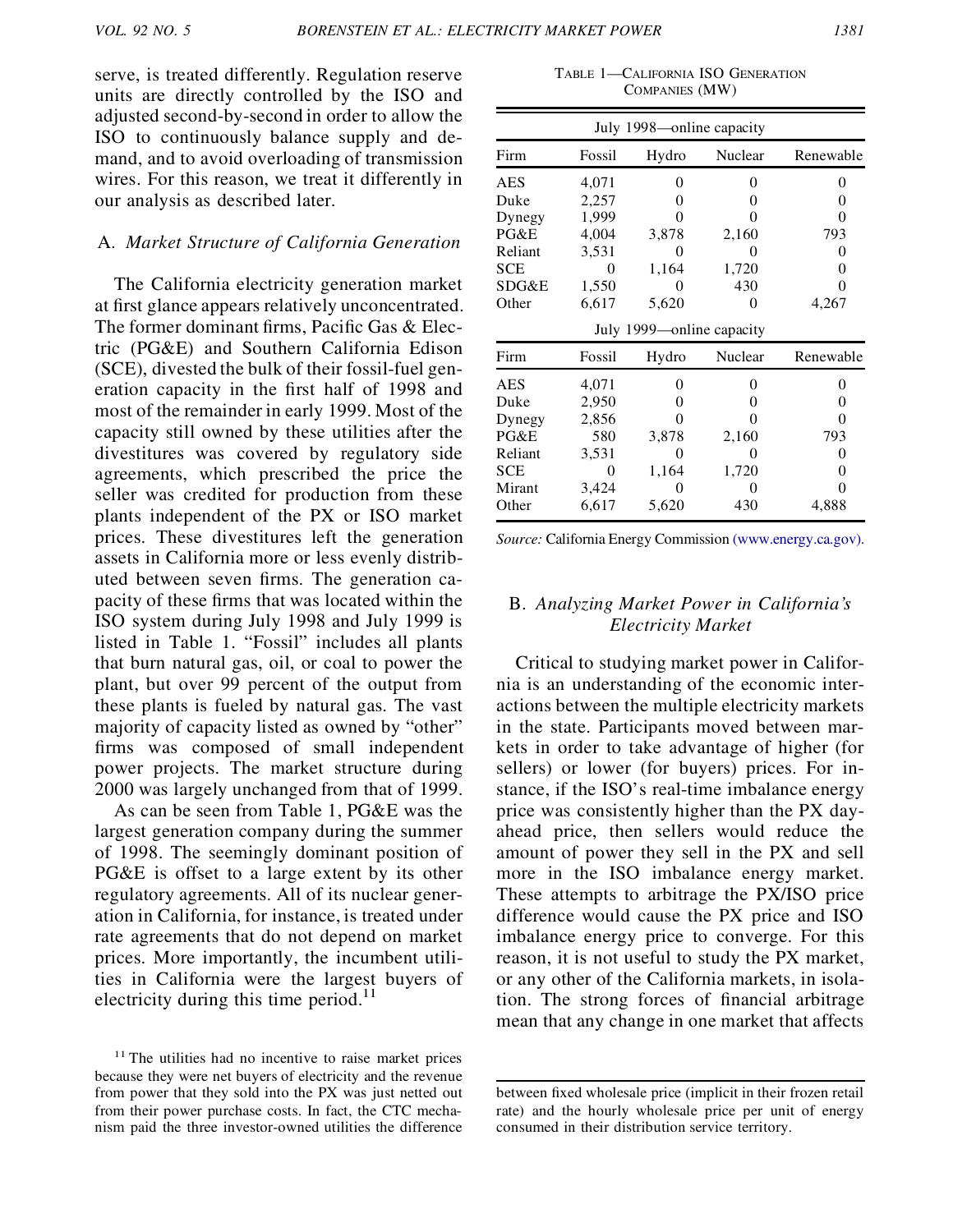that market price will spill over into the other markets.<sup>12</sup>

This interaction of the different California electricity markets means that we must study the entire California energy market in order to analyze market power in the state. For this reason, in the analysis below we look at all generation in the ISO control area regardless of whether the power from a generating plant is being sold through the ISO, the PX, or some other scheduling coordinator.

Recognition that the California power market is effectively an integrated market due to arbitrage forces yields two other important insights. First, although the California market has some large buyers of electricity directly purchasing from the transmission network who may respond to hourly wholesale prices, the large utility distribution companies (UDCs) cannot control the level of end-use demand of their customers because these customer face price schedules that do not vary with the hourly wholesale price. The UDCs cannot therefore reduce end-use consumption in a given hour in order to lower overall power purchase costs. They did have some limited freedom as to *which* market they used for purchase of their required power, choosing between buying dayahead in the PX and spot purchases from the ISO imbalance energy market. Nonetheless, because sellers could move between markets as well, ultimately the buyers had no ability to exercise monopsony power, because they could not reduce their hourly demand for energy.

The second insight from a recognition of market integration involves the impact of price caps in the various markets. Because the ISO imbalance energy market was the last in a sequence of markets, the level of the price cap in the imbalance energy market fed back to form an implicit cap on prices in the other advance markets. That is, knowing that the maximum one might have to pay for power in real time was capped at \$250 per megawatt-hour (MWh), for example, no buyer would be willing to pay more than \$250 for purchases in advance. Thus,

 $12$  Borenstein et al. (2001) finds that although significant price differences between the PX and ISO did occur during individual months, overall, there was no consistent pattern of the PX price being higher or lower than the ISO price.

the aggregate demand curve in the day-ahead PX market became near horizontal at prices approaching the level of the price cap in the ISO imbalance energy market.<sup>13</sup>

Many of the suppliers that compete in the ISO or PX also are eligible to earn capacity payments for providing ancillary services, as well as energy payments for generating in real time, if they bid successfully into one of the ancillary services markets. Ancillary services therefore represent an alternative use of much of the generation capacity in California. It is therefore necessary to consider the interaction between the energy and ancillary services markets. In the case of the California market, the relevant consideration is that the provision of ancillary services in most cases does not preclude the provision of energy in the real-time market. Thus, for the bulk of generation, the decisions to sell into ancillary service capacity markets and real-time energy markets are not mutually exclusive.

It is important to recognize that the pool of suppliers available to ancillary services markets is very similar to that available to the energy markets. The main difference is that some generators are physically unable to provide certain ancillary services. Thus, there are fewer potential suppliers for some ancillary services than there are for energy. We therefore would expect that the energy market would be at least as competitive as the ancillary services markets, and probably more so. In fact the ancillary services markets, for a variety of reasons, appear to have been significantly less competitive than the energy market during the time period of our study.<sup>14</sup>

The other prominent opportunity for the usage of California generation is the supply of power to neighboring regions. Higher prices for electricity outside of California could produce a result in which generators within California were able to earn prices above their marginal cost, even if all generators behaved as pricetakers. For this to be the case, however, the California ISO region would have to be a net exporter of power. During our sample period,

<sup>&</sup>lt;sup>13</sup> See Bohn et al. (1999).<br><sup>14</sup> See Wolak et al. (1998).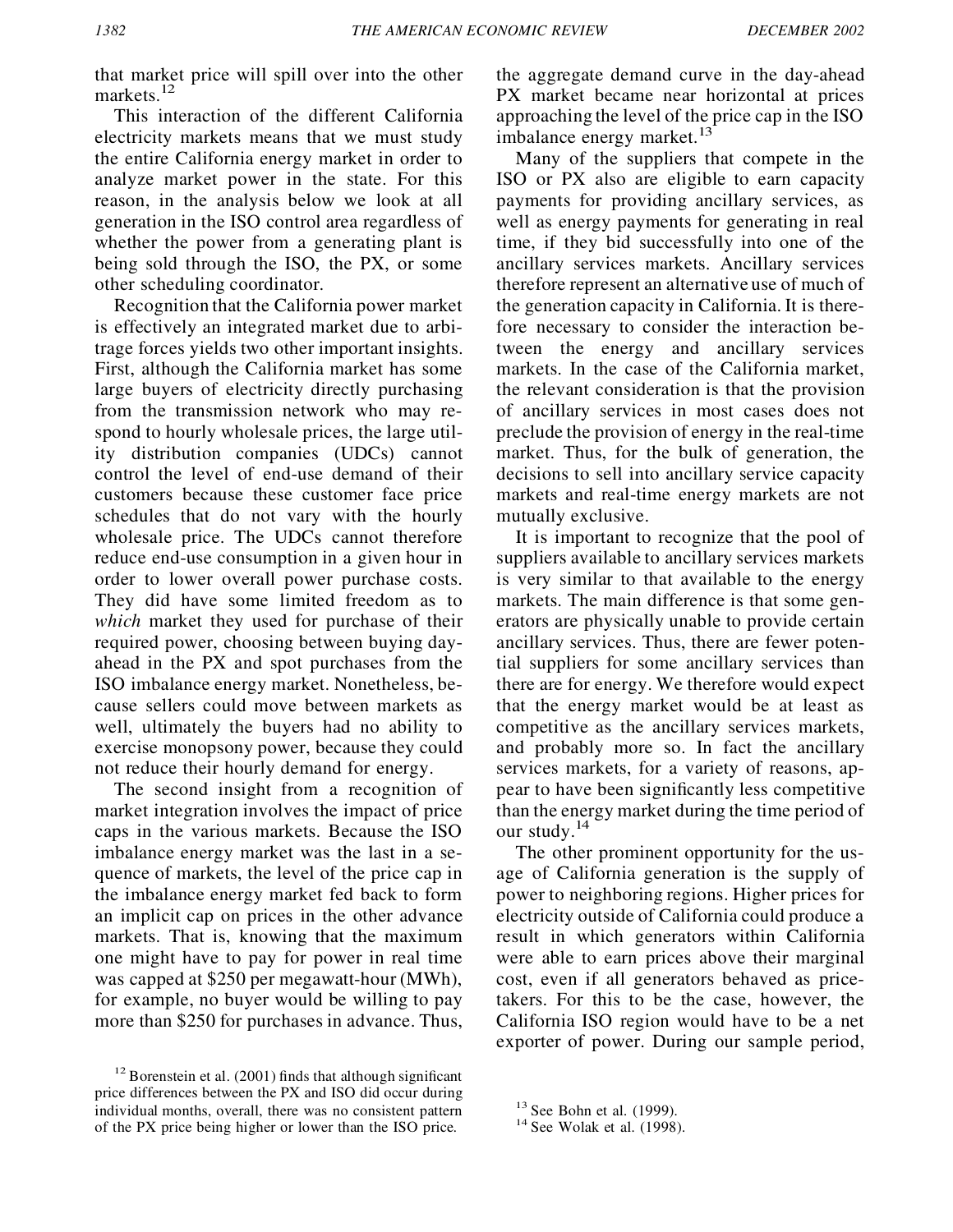such conditions arose in only 17 hours out of the 22,681 hours in the sample. Even in these hours, the maximum net quantity of energy exported out of the ISO control area in any hour was a modest 608 MWh. Therefore, if we assume that trading in these markets was efficient, the net export opportunities for producers within California were very limited relative to the California market.

Even if this were not the case, however, our analysis would fully account for the opportunity cost of exports, because under the California market structure firms from other states had the option to purchase power through markets run by the PX and ISO. Thus, power exported to Arizona, for example, would raise the quantity demanded in the California market, and therefore would increase the competitive marketclearing price within the California PX and ISO markets. If transmission became congested, then further exports would be infeasible and the quantity demanded in the California market would include only the exports up to the transmission constraint. Thus, the competitive market prices we estimate incorporate opportunities for export from California.

## **III. Measuring Market Power in California's Electricity Market**

The fundamental measure of market power is the margin between price and the marginal cost of the highest cost unit necessary to meet demand. As discussed above, if no firm were exercising market power, then all units with marginal cost below the market price would be operating. Even in a market in which some firms exercise considerable market power, the *marginal* unit that is operating could have a marginal cost that is equal to the price. When a firm with market power reduces output from its plants or, equivalently, raises its offer price for its output, its production is usually replaced by other, more expensive generation that may be owned by nonstrategic firms.

In estimating a price-cost margin in this paper, we therefore must estimate what the system marginal cost of serving a given level of demand *would be* if all firms were behaving as price-takers. In the following subsections we describe the assumptions and data used for generating estimates of the system marginal cost of supplying electrical energy in California.

# A. *Market-Clearing Prices and Quantities*

As described above, the California electricity market in fact consists of several parallel and overlapping markets. Given that generation and distribution firms, as well as other power traders, can arbitrage the expected price of energy across these commodity markets, we rely upon the unconstrained PX day-ahead energy price as our estimate of energy prices in any given hour.<sup>15</sup> We chose to rely upon the PX unconstrained price because the PX handled over 85 percent of the electricity transactions during our sample period and the unconstrained PX price represents the market conditions most closely replicated in our estimates of marginal costs. In particular, we do not consider the costs of transmission congestion or local reliability constraints in our estimates of the marginal cost of serving a given demand. The PX unconstrained price is also derived by matching aggregate supply with aggregate demand without considering these constraints. The resulting marketclearing price therefore reflects an outcome that would occur in the absence of transmission constraints, just as our cost calculations reflect the outcome in a market in which all producers are price-takers and there are no transmission constraints.16

It has been argued that the day-ahead PX price should be expected to systematically overstate the marginal cost of energy supply because sellers in the day-ahead market would include a

price as representative of the prices in *all* California electricity markets. This is not a study of the PX market and the market power we find is not limited to the PX market. It is the amount we estimate to be present in all California electricity markets. Quantitatively similar results obtain using day-ahead or real-time zonal prices.

<sup>&</sup>lt;sup>15</sup> One might be concerned that this arbitrage would not hold in light of the requirement during our sample period that the three investor-owned utilities buy all of their energy from the PX. Given the financial nature of the PX market and availability of a number of forward market products to hedge the day-ahead PX price risk, the full meaning of this requirement was ambiguous. More importantly, Borenstein et al. (2001) find that the PX and ISO prices track quite closely throughout most of our sample period. <sup>16</sup> We would like to emphasize again that we use the PX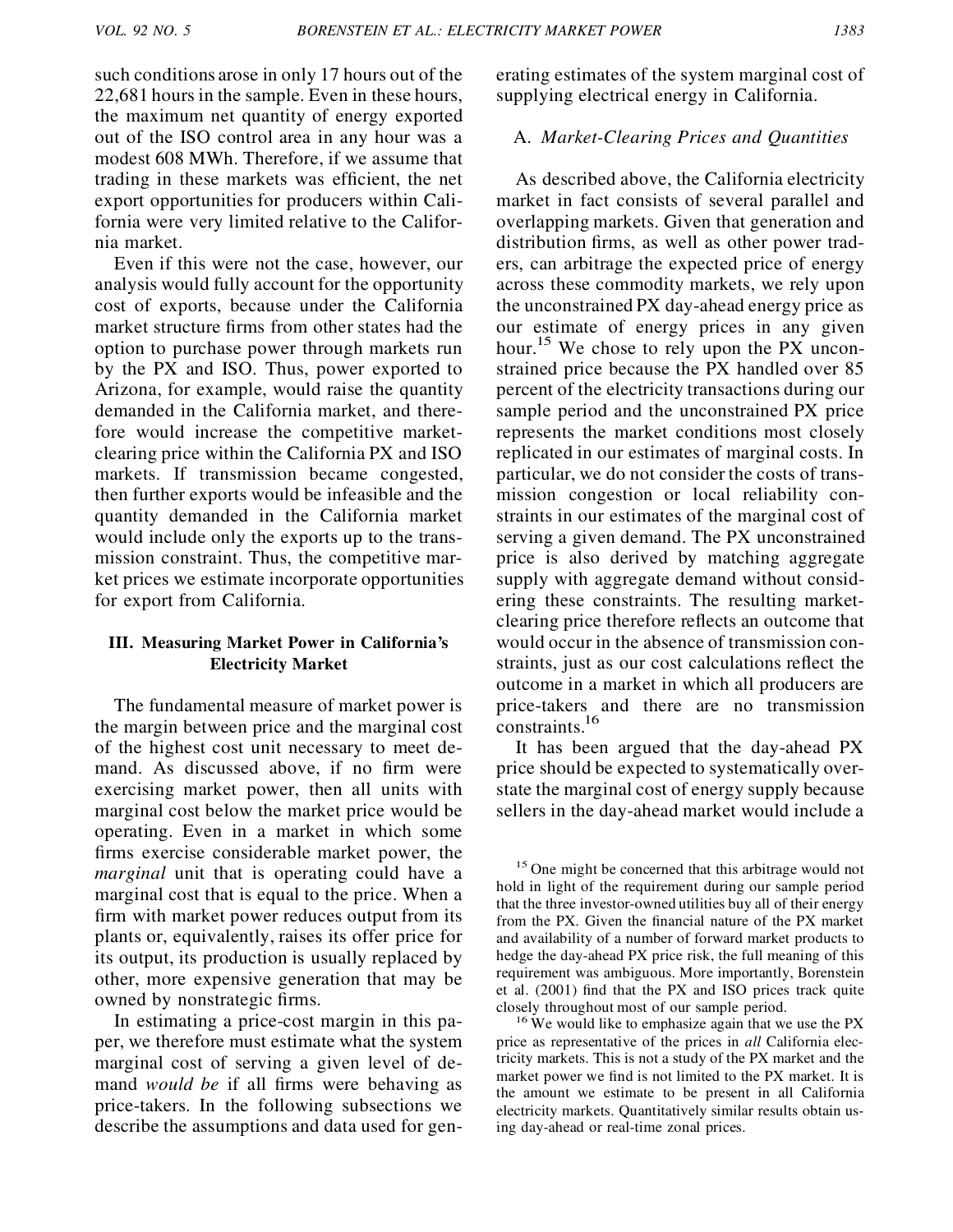premium in their offer prices to account for the opportunity of earning ancillary services revenues, which require that the units not be committed to sell power in a forward market. However, if this were true, then the PX price would also be systematically higher than the ISO real-time price, which would not include such a premium because suppliers of ancillary services are also eligible to sell energy in the real-time market. Empirically this is not the case. Over our sample period, the PX average price was not significantly greater than the ISO average price. $^{17}$ 

The interaction of these energy markets also requires us to use the systemwide aggregate demand as the market-clearing quantity upon which we base our marginal cost estimates. This level therefore includes consumption through the PX, other SCs, and any "imbalance energy" demand that is provided through the ISO imbalance energy market. Consumption from all of these markets is in fact metered by the ISO, which in turn allocates imbalance energy charges among SCs during an *ex post* settlement process. We are therefore able to obtain the aggregate quantity of energy supplied each hour from the ISO settlement data.

The acquisition of reserves by the ISO also requires discussion here. Since the ISO is effectively purchasing considerable extra capacity for the provision of reserves, it might seem appropriate to consider these reserve quantities as part of the market-clearing demand level. However, with the exception of regulation reserve, as described below, all other reserves are normally available to meet real-time energy needs if scheduled generation is not sufficient to supply market demand.<sup>18</sup> Thus, the real-time energy price is still set by the interaction of real-time energy demand—including quantities supplied by reserve capacity—and all of the generators that can provide real-time supply. Therefore, we consider the real-time energy demand in each hour to be the quantity that must be supplied, and capacity selected for reserve services to be part of the capacity that can meet that demand and, as such, to be part of our aggregate marginal cost curve.

Unlike the other forms of reserve, regulation capacity is, in a way, held out of the imbalance energy market and its capacity could therefore be considered to be unavailable for additional supply. For this reason we add the *upward* regulation reserve requirement to the marketclearing quantity for the purposes of finding the overall marginal cost of supply.19

# B. *Marginal Cost of Fossil-Fuel Generating Units*

To estimate the marginal cost of production for an efficient market, we divide production into three economic categories: reservoir, musttake, and fossil-fuel generation. Reservoir generation includes hydroelectric and geothermal production. These facilities differ from all others in that they face a binding intertemporal constraint on total production, which implies an opportunity cost of production that generally

 $17$  See Borenstein et al. (2001). There is also a fundamental theoretical flaw in this argument. Though option value would cause a firm to offer power in the day-ahead market at a price above its marginal cost, arbitrage on the demand side (and by sellers that do not qualify to provide ancillary services) would still equalize the market prices. The equilibrium outcome would just have a reduced share of power sold through the day-ahead market due to the

forgone option value.<br><sup>18</sup> In other words, all reserve capacity that is economic at the market price is assumed to be used to meet energy demands in real time. Due to reliability concerns, the ISO occasionally has not utilized some types of reserve ("spin-

ning" and "nonspinning") for the provision of imbalance energy even when the units are economic (see Wolak et al., 1998). The conditions under which this occurs are somewhat irregular and difficult to predict. For the purposes of this analysis we have assumed that these forms of reserve are utilized for the provision of imbalance energy. <sup>19</sup> Regulation reserve is procured for both an upward

<sup>(</sup>increasing) and downward (decreasing) range of capacity. The amount of upward regulation reserve at times reached as high as 10.8 percent of total ISO demand, although the mean percentage of upward regulation was 2.2 percent over our sample. Because the generation units that are providing *downward* regulation are, by definition, producing energy, the capacity providing downward regulation should not be considered to be held out of the energy market. Note also that by adding regulation needs to the market demand, we are implicitly assuming that all regulation requirements are met by generation units with costs below the marketclearing price. To the extent that some units providing regulation would not be economic at the market price, this assumption will tend to bias downward our estimate of the amount of market power exercised.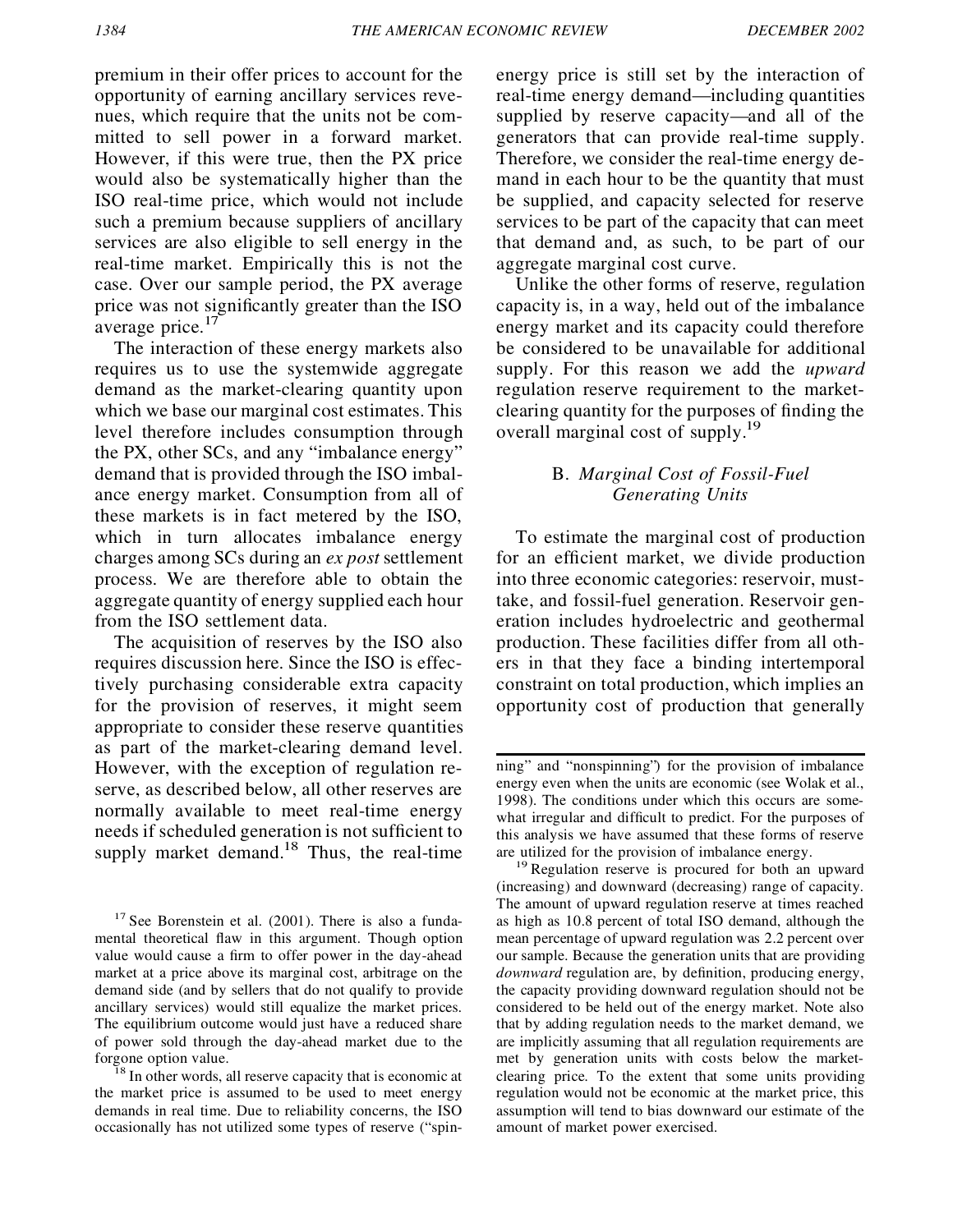

FIGURE 1. CALIFORNIA FOSSIL-FUEL PLANTS MARGINAL COST CURVES, SEPTEMBER

exceeds the direct production cost. Must-take generation operates under a regulatory side agreement and is always inframarginal to the market. Because of the incentives in the regulatory agreements, these units will always operate when they physically can. All nuclear facilities are must-take, as well as all wind and solar electricity production. We discuss below our treatment of reservoir and must-take generation.

For fossil-fuel generation, we estimate marginal cost using the fuel costs and generator efficiency ("heat rate") of each generating unit, as well as the variable operating and maintenance (O&M) cost of each unit. For units under the jurisdiction of the South Coast Air Quality Management District (SCAQMD) in southern California, we also include the cost of NO*x* emissions, which are regulated under a tradeable emissions permit system within SCAQMD. The cost of  $NOx$  permits was not significant in 1998 and 1999, but rose sharply during the summer of 2000. The generator cost estimates are detailed in Appendix A. Figure 1 illustrates the aggregate marginal cost curve for fossil-fuel generation plants located in the ISO control area that are not considered to be must-take generation and shows how it increased between 1998 and 2000 due to higher fuel and environmental costs.20 Note that because the higher-cost plants

tend to be the least fuel efficient and the heaviest polluters, increases in fuel costs and pollution permits not only shift the supply curve, but also increase its slope since the costs of highcost plants increase by more than the costs of low-cost plants. $^{21}$ 

The supply curves illustrated in Figure 1 do not include any adjustments for "forced outages." Generation unit forced (as opposed to scheduled) outages have traditionally been treated as random, independent events that, at any given moment, may occur according to a probability specified by that unit's forced outage factor. In our analysis, each generation unit, *i*, is assigned a constant marginal cost  $mc<sub>i</sub>$ —reflecting that unit's average heat rate, fuel price, and its variable O&M cost—as well as a maximum output capacity, *capi* . Each unit also has a forced outage factor,  $f \circ f_i$ , which represents the probability of an unplanned outage in any given hour.

Because the aggregate marginal cost curve is convex, estimating aggregate marginal cost using the expected capacity of each unit,  $cap_i \cdot (1$  $f \circ f_i$ ), would understate the actual expected cost at any given output level. $^{22}$  We therefore simulate the marginal cost curve that accounts for forced outages using Monte Carlo simulation methods. If the generation units  $i = 1, ..., N$ are ordered according to increasing marginal cost, the aggregate marginal cost curve produced by the *j*th draw of this simulation,  $C_j(q)$ , is the marginal cost of the *k*th cheapest generating unit, where *k* is determined by

(1) 
$$
k = \arg \min \left\{ x \middle| \sum_{i=1}^{x} I(i) \cdot cap_i \geq q \right\}.
$$

plants, *cap<sub>i</sub>*, are strictly binding constraints. It has been pointed out to us that the plants can be run above rated capacity, but at the cost of increased wear and more frequent maintenance. If we incorporated this factor—about which there seems to be very little detailed information—it would shift rightward the industry supply curve and would increase our estimates of the extent to which market power was exercised. <sup>22</sup> For any convex function  $C(q)$ , of a random variable

*q*, we have, by Jensen's inequality,  $E(C(q)) \geq C(E(q))$ .

 $20$  Costs of generation shown in Figure 1 are based on monthly average natural gas and emissions permit prices. Here and throughout our analysis, we assume that gas prices are competitively determined and accurately reported. If gas markets were not competitive or reported prices exceeded

the actual prices paid by electricity generators, as recent Federal Energy Regulatory Commission findings have suggested, then we have underestimated the full impact of market power on the wholesale price of electricity.<br><sup>21</sup> Our estimates assume that the rated capacities of the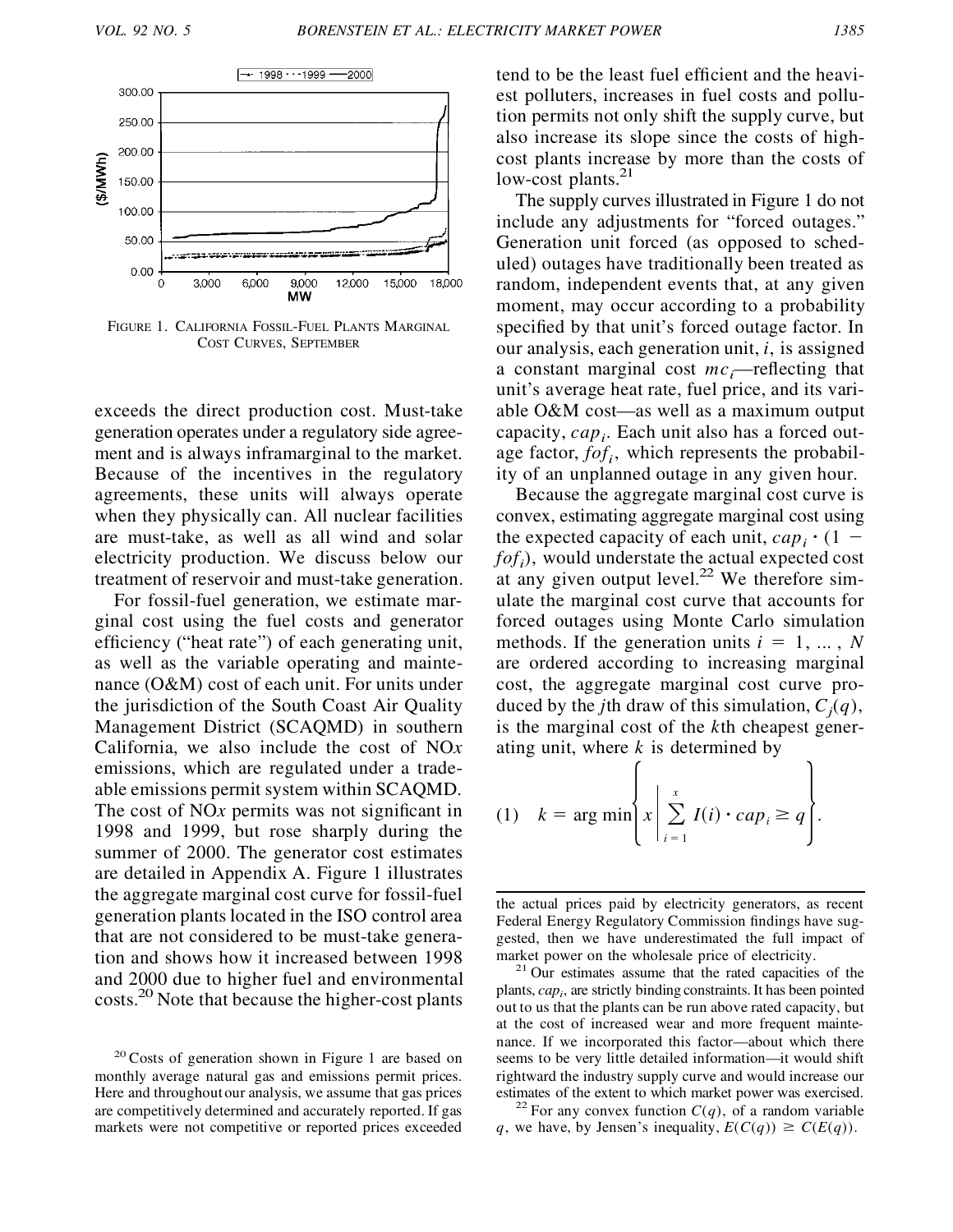where  $I(i)$  is an indicator variable that takes the value of 1 with probability of  $1 - fof_i$ , and 0 otherwise. For each hour, the Monte Carlo simulation of each unit's outage probability is repeated 100 times. In other words, for each iteration, the availability of each unit is based upon a random draw that is performed independently for each unit according to that unit's forced outage factor. The marginal cost at a given quantity for that iteration is then the marginal cost of the last available unit necessary to meet that quantity given the unavailability of those units that have randomly suffered forced outages in that iteration of the simulation. If, during a given iteration, the fossil-fuel demand (total demand minus hydro, must-take, and the supply of imports at the price cap) exceeded available capacity, the price was set to the maximum allowed under the ISO imbalance energy price cap during that period. Note that in nearly all cases, the PX price in that hour did not hit the price cap, so such outcomes were counted as "negative market power" outcomes in the analysis. Thus, these outcomes are not driving, and if anything are reducing, our finding of market power.

We did not adjust the output of generation units for actual outages, because the scheduling and duration of planned outages for maintenance and other activities is itself a strategic decision. Wolak and Patrick (1997) present evidence that the timing of such outages was extremely profitable for certain firms in the U.K. electricity market. It would therefore be inappropriate to treat such decisions as random events. Because we find market power in the summer months—high-demand periods in California in which the utilities have historically avoided scheduled maintenance on most generation—it is unlikely that scheduled maintenance could explain these results in any case.<sup>23</sup> We would expect scheduled maintenance to take place in the autumn, winter, and spring months, which is the time period over which we find little, if any, market power.

The operation of generation units entails

other costs in addition to the fuel and short-run operating expenses. It is clear that sunk costs, such as capital costs, and periodic fixed capital and maintenance expenses should not be included in any estimate of short-run marginal cost. More difficult are the impacts of various unit-commitment costs and constraints, such as the cost of starting up a plant, the maximum rates at which a plant's output can be ramped up and down, and the minimum time periods for which a plant can be on or off. These constraints create nonconvexities in the production cost functions of firms. For a generating unit that is not operating, these costs are clearly not sunk. On the other hand, it is not at all clear how, or whether, a price-taking, profit-maximizing firm would incorporate such costs into its supply bid for a given hour. In fact, it is relatively easy to construct examples where it would clearly *not* be optimal to incorporate start-up costs in a supply bid. $^{24}$  We do not attempt to capture directly the impacts of these constraints on our cost estimates. Below, we discuss how nonconvexities could affect the interpretation of our results.

## C. *Imports and Exports*

One of the most challenging aspects of estimating the marginal cost of meeting total demand in the ISO system is accounting for imports and exports between the ISO and other control areas. We can, however, observe the net quantity of power entering or leaving the ISO system at each intertie point, as well as the willingness of firms to import and export to and from California.

If the power market *outside* of California

<sup>&</sup>lt;sup>23</sup> Scheduled maintenance on must-take resources and reservoir energy sources was accounted for under the procedures outlined in the following subsections.

 $24$  Consider a generator that estimates it will be "in" the market for six hours on a given day and bids into the market in each hour at a level equal to its fuel costs plus one-sixth of its start-up cost. Consider the results if the market price in one hour rises to a level sufficient to recover all start-up costs, but in all subsequent hours remains at a level above the unit's fuel costs, but below the sum of its fuel cost plus the prorated start-up costs. If this unit committed to operate in the one hour that it covers its fuel costs plus one-sixth of its start-up costs, but stayed "out" of the market in subsequent hours, it is not maximizing profits, because it could have earned an operating profit at market-clearing prices in the five remaining hours.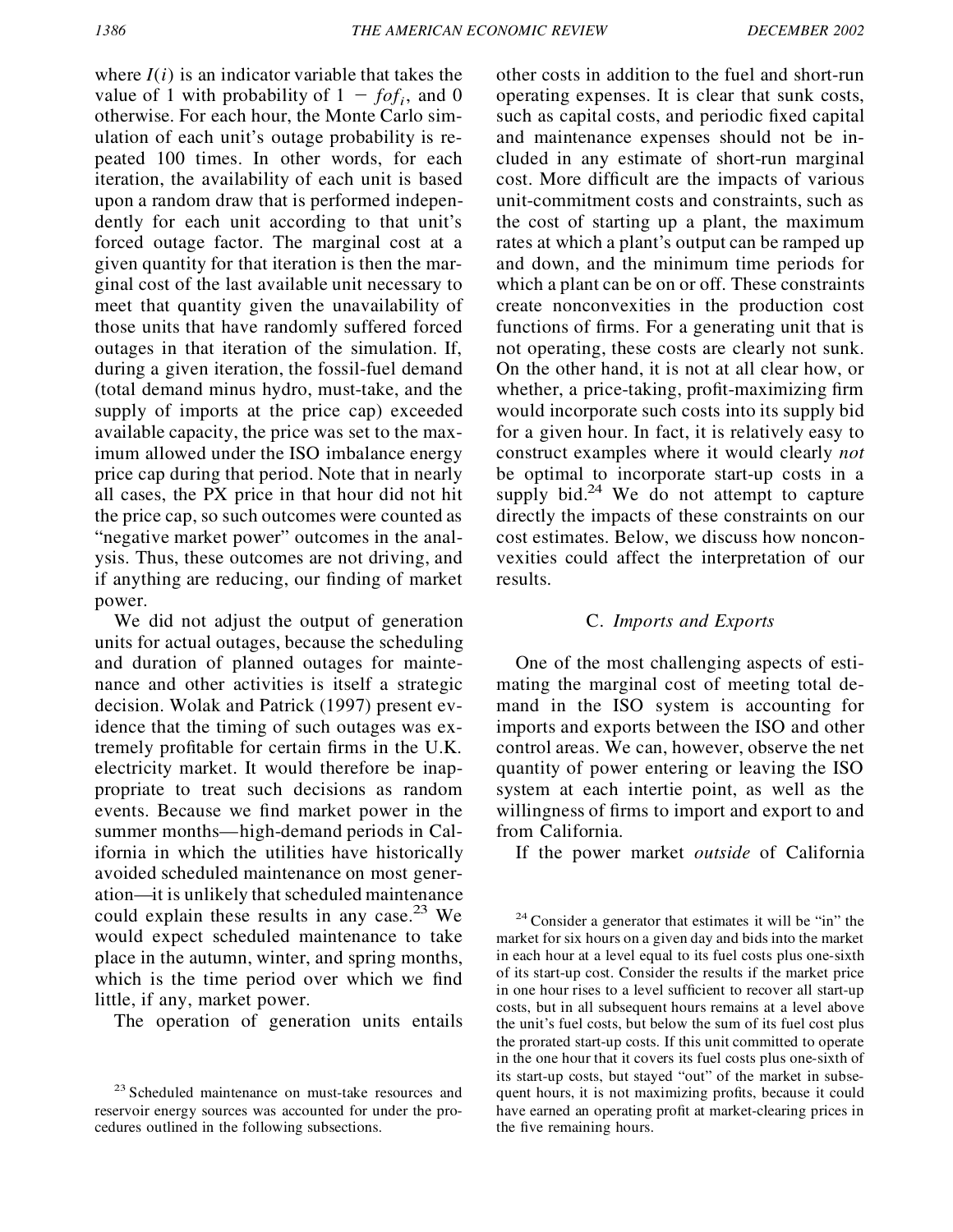



FIGURE 2. IMPORT ADJUSTMENTS AND EFFICIENCY LOSSES

were perfectly competitive, then the marginal generator that is importing into California would, absent transmission constraints, have a marginal cost about equal to the market price in California. When market power is exercised within California, this would mean that, in an effort to drive up price, some in-state generators are withdrawing (or raising the offer price on) their marginal generation and allowing more expensive imported power to be substituted for it. Thus, in the absence of market power, we would see lower imports. This means that the cost of serving the demand that remains after the competitive level of imports is netted out would be higher than the cost of serving the demand that remains after the true level of imports is adjusted for.<sup>25</sup>

Figure 2 illustrates a hypothetical marginal cost curve of the in-state generation, excluding must-take  $(q_{\text{int}})$  and reservoir energy resources  $(q_{rsv})$ . The market demand is  $q_{tot}$ , and the observed price is  $P_{px}$ . At a price of  $P_{px}$ , we see imports of  $q_{imp}$  (= $q_{tot}$  –  $q_r$ ) that shift the remaining demand to the left to a quantity  $q_r$ . If

the price were instead set at the competitive price of  $P_{comp}$ , we would see imports at some level less than or equal to those seen at  $P_{px}$ . This would shift the residual in-state demand to a quantity  $q_r^*$ . Thus, in order to estimate the price-taking outcome in the market, we need to estimate the net import or net export supply function.

*Estimating the Net Import/Export Supply Functions.*—One of the primary responsibilities of the California ISO is to ensure the reliable usage of the system's transmission network. This requires that the ISO operate a market for rationing transmission capacity when its use is oversubscribed. This market is implemented through the use of schedule "adjustment" bids, which are submitted by scheduling coordinators to the ISO along with their preferred day-ahead schedules.

Scheduling coordinators submit their preferred import or export quantities and the ISO checks to see whether these flows exceed transmission capacity limits. If these proposed power flows are feasible, no further adjustments are required. In the event that the net of proposed import and export schedules does exceed transmission capacity on some intertie, the ISO initiates a process of congestion relief by adjusting schedules according to their adjustment bids. Adjustment bids establish, for each scheduling coordinator, a willingness-to-pay for transmission usage. Schedules are adjusted according to these values of transmission usage, starting at the lowest value, until the congestion along the intertie is relieved. A uniform price for transmission usage, paid by all SCs using the intertie, is set at the last, or highest, value of transmission usage bid by an SC whose usage was curtailed.

Adjustment bids reveal the willingness-tosupply imported energy of out-of-state suppliers (and exported energy of in-state suppliers) at each intertie over a wide range of quantities, not just at the observed net import/export quantity. For the vast majority of hours the aggregate net flow is into California for the relevant price range, so we refer to this as the import supply curve, but negative import supply (net export) is possible. Let the import supply curve of scheduling coordinator *sc* at import zone *z* be the net

<sup>&</sup>lt;sup>25</sup> Capacity constraints on both the transmission interties into California and the production capacity of non-Californian producers complicate this intuition somewhat. If such a capacity constraint were binding at the observed California market-clearing price, then the marginal *production* cost of imports would most likely be below this market-clearing price and, thus, a perfectly competitive price within California would yield only weakly lower imports.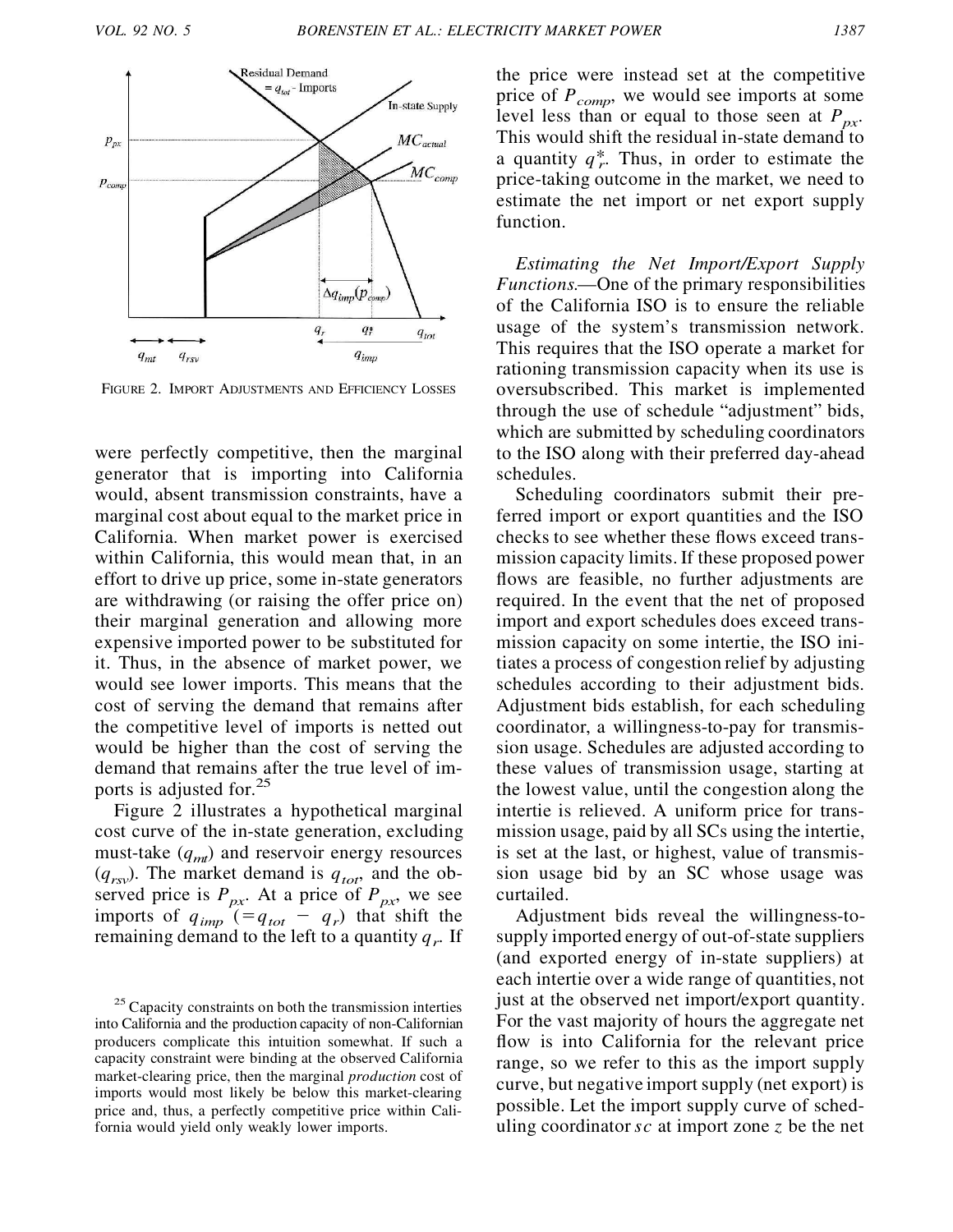of its preferred import quantity and all of its incremental and decremental adjustment bids *into California* from *z*.

(2) 
$$
q_z^{sc}(p) = q_z^{sc,init} + \sum_{\hat{p} < p} q_z^{sc,inc}(\hat{p}) - \sum_{\hat{p} > p} q_z^{sc,dec}(\hat{p}).
$$

In other words, the preferred level of imports from *sc* at *z* at a price of *p*, would be its scheduled imports, which are independent of price, plus the amount of *additional*supply it is willing to provide in exchange for receiving a payment less than or equal to *p*, minus the amount of *reduction* in supply that it would agree to in exchange for making a payment that is greater than or equal to *p*. The aggregate net import curve into the California ISO system for any hour can be calculated by summing the value of  $q_z^{sc}(p)$  over all interties and SCs:

(3) 
$$
q_{\text{imp}}(p) = \sum_{sc} \sum_{z} q_{z}^{sc}(p).
$$

This aggregation constitutes an upper bound on the responsiveness of net imports to changes in the California price. The ISO is in practice prevented from substituting import adjustment bids across individual scheduling coordinators or across transmission interties, so that the actual import supply curve will be a significantly steeper function of price than the curve constructed as described. The ISO will only act in the event that the initial schedules indicate that congestion will arise, even though the adjustment bids may indicate a potential Paretoimproving import adjustment. Thus, while our aggregate import supply curve assumes that all imports from all locations are perfect substitutes, and that these imports are priced at marginal cost, reality falls short of this level of import efficiency. $26$ 

Our analysis assumes that wholesale electricity suppliers outside of California are price-takers, so that the import supply curve represents the aggregate marginal cost curve of suppliers outside of California net of their native load obligations. Some observers have argued that the suppliers of electricity outside of California may exercise market power (i.e., offer power at above their marginal cost) when selling into the California market. If this is the case, then an import supply curve that reflected no market power from out-of-state suppliers would indicate a greater supply of imports at every price and therefore a leftward shift in the residual demand curve in Figure 6, which would lower the competitive benchmark price. Thus, our treatment of imports will tend to bias downward our estimates of the extent of market power.

#### D. *Hydroelectric and Geothermal Generation*

Reservoir generation units (i.e., hydro and geothermal units) present a different challenge because the concern is not over a change in aggregate output relative to observed levels but rather a *reallocation* over time of the limited energy that is available to them. Thus, the bids of hydro units do not reflect a production cost but rather the opportunity cost of using the hydro energy at some later time.

In the case of a hydro firm that is exercising market power, this opportunity cost would also include a component reflecting that firm's ability to impact prices in different hours.27 It is important to note that even the actual observed bid prices of a small, price-taking hydroelectric firm operating in an oligopoly market would provide little information about its opportunity cost of the energy if the entire market were perfectly competitive, because the actual opportunity cost of water for these units will be in fluenced by the expectation of future prices,

<sup>&</sup>lt;sup>26</sup> One consequence of this is that the import quantities implied by the aggregate of the adjustment bids do not exactly equal the imports that are actually observed. To realign the import supply curve implied by the adjustment bids with the observed import-price pair for each hour, we calculate the change in imports in each hour as  $\Delta q_{imp}(p) =$ 

 $q_{imp}(p) - q_{imp}(p_{actual})$ , where  $p_{actual}$  is market price during the hour under consideration. This adjustment ensures that at prices equal to the actual observed price for that hour, there would be no change from the observed level in imports when performing our counterfactual price calculation. A positive  $\Delta q_{imp}(p)$  implies an increase in net imports relative to the observed price.<br><sup>27</sup> See Bushnell (2003).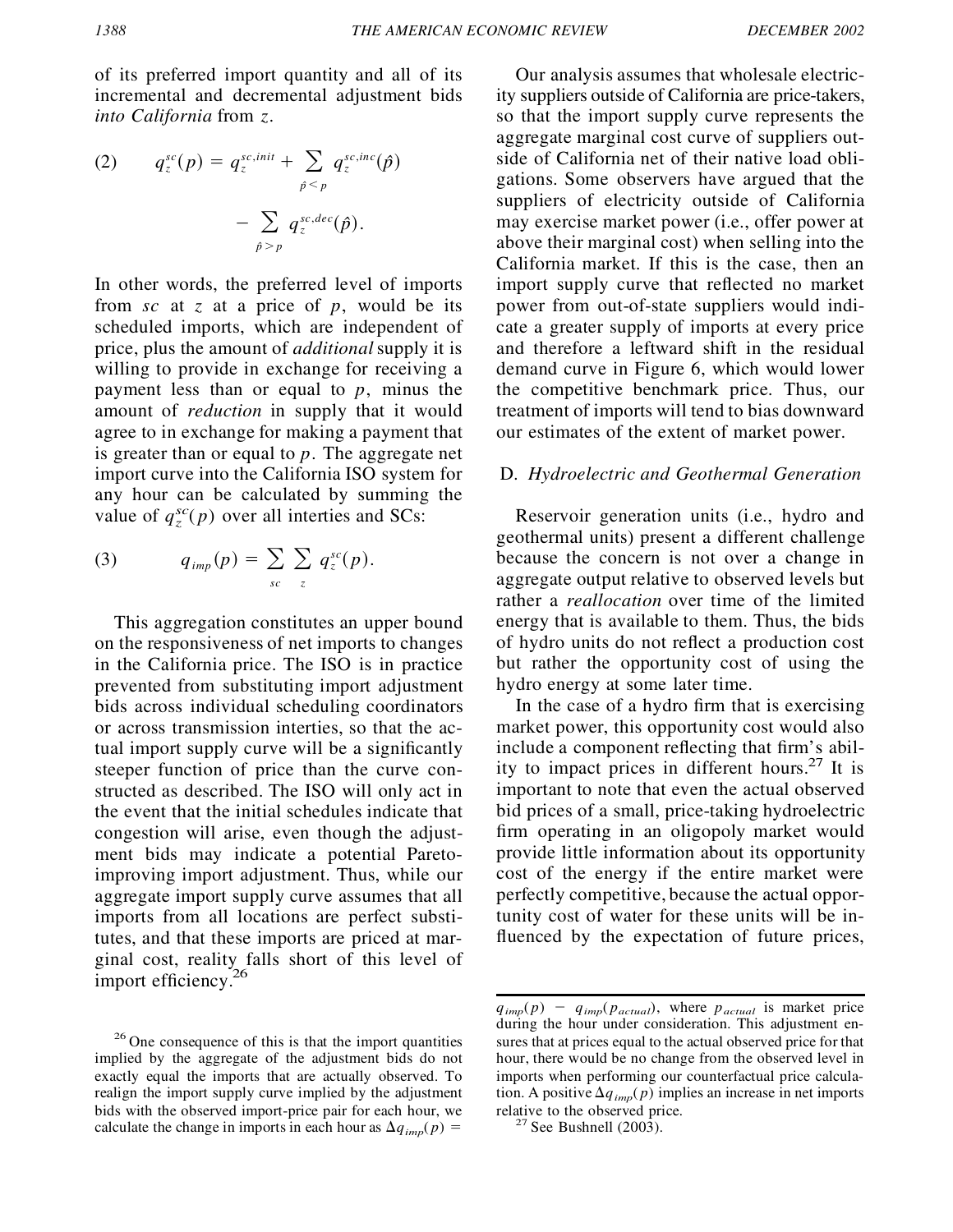which in turn will be impacted by the ability of other firms to raise those prices.

For these reasons, we make the assumption that the actual, observed output of these resources is the output that would be produced by a price-taking firm participating in a perfectly competitive market. In practice, this assumption means that in constructing our estimate of the marginal cost of meeting load in any given hour we apply the observed production of hydro and geothermal resources for each hour and then calculate the marginal cost of satisfying the remaining demand with the state's fossil-fuel resources. We give the intuition here for why this assumption biases downward our estimates of productive inefficiency and market power. A more detailed explanation is in Appendix C.

For the purpose of calculating the impact of market power on total production cost, it is easy to see that this is a conservative assumption, one that will produce downward-biased estimates on the efficiency effects of market power. The optimal hydro schedule will, by definition, lead to weakly lower production cost than any other hydro schedule. To the extent that actual production differed from the optimal schedule, it could only raise total production cost. Thus our assumption will bias upward our estimate of perfectly competitive production cost.

For the purpose of measuring market power, we need to consider the impact of our assumption on our estimates of marginal production cost. Of concern is the possibility that the observed hydro schedule (which may include a response by hydro firms to the exercise of market power by others)—when combined with a counterfactual perfectly competitive production of fossil-fuel resources— could produce a *lower marginal cost* estimate on average than the optimal hydro schedule. However, it is straightforward to show that when system marginal production costs from nonhydro sources are convex in quantity, any reallocation of hydro energy away from the least-cost allocation will raise marginal costs more in the hours from which energy is removed than it will reduce marginal cost in the hours to which energy is added.<sup>28</sup> Thus

<sup>28</sup> This is because at the least-cost allocation of hydro energy, marginal fossil-fuel costs will be equalized over all our assumption of optimal hydro production can only bias our time-weighted estimates of marginal cost upwards, and therefore our estimates of price-cost margins downward.

We present results in which price-cost margins are weighted by the market volumes in each hour. To consider the effect of our hydro assumptions on these results, we need to address the possibility of a reallocation of hydro energy between off-peak and peak hours relative to the optimal schedule. A hydro firm that is attempting to exercise market power would likely allocate less hydro energy during peak hours than would be the case for a price-taking firm (see Bushnell, 2003). This strategic hydro allocation, when combined with competitive fossil-fuel production, would produce a higher weighted average of marginal cost than would the optimal schedule. To the extent the firms controlling hydro resources attempted to exercise market power with those resources, our results will therefore understate the overall level of market power.

However, the vast majority of reservoir resources were controlled by the PG&E and SCE, each of which had a fairly strong incentive to lower wholesale power costs. Therefore it is possible that these firms responded to an increase in market power with an overconcentration, relative to perfect competition, of energy during high-demand periods. As argued above, this reallocation (if allowed by the flow constraints) would raise off-peak marginal costs more than it would lower on-peak marginal costs. However, since (non-must-take) market volumes are likely to be higher on-peak, the impact on the quantity-weighted average of marginal cost is uncertain.

We examined this issue empirically by asking whether our estimates of marginal costs produce opportunities for a reallocation of hydro energy that would result in a lower weighted-average marginal cost. Such an opportunity would exist if fossil-fuel marginal costs during some highdemand period were lower (due to "overproduction" from hydro sources) than the marginal cost in some lower-demand period. If, by contrast,

hours for which hydro flow constraints allow a discretionary use of hydro energy.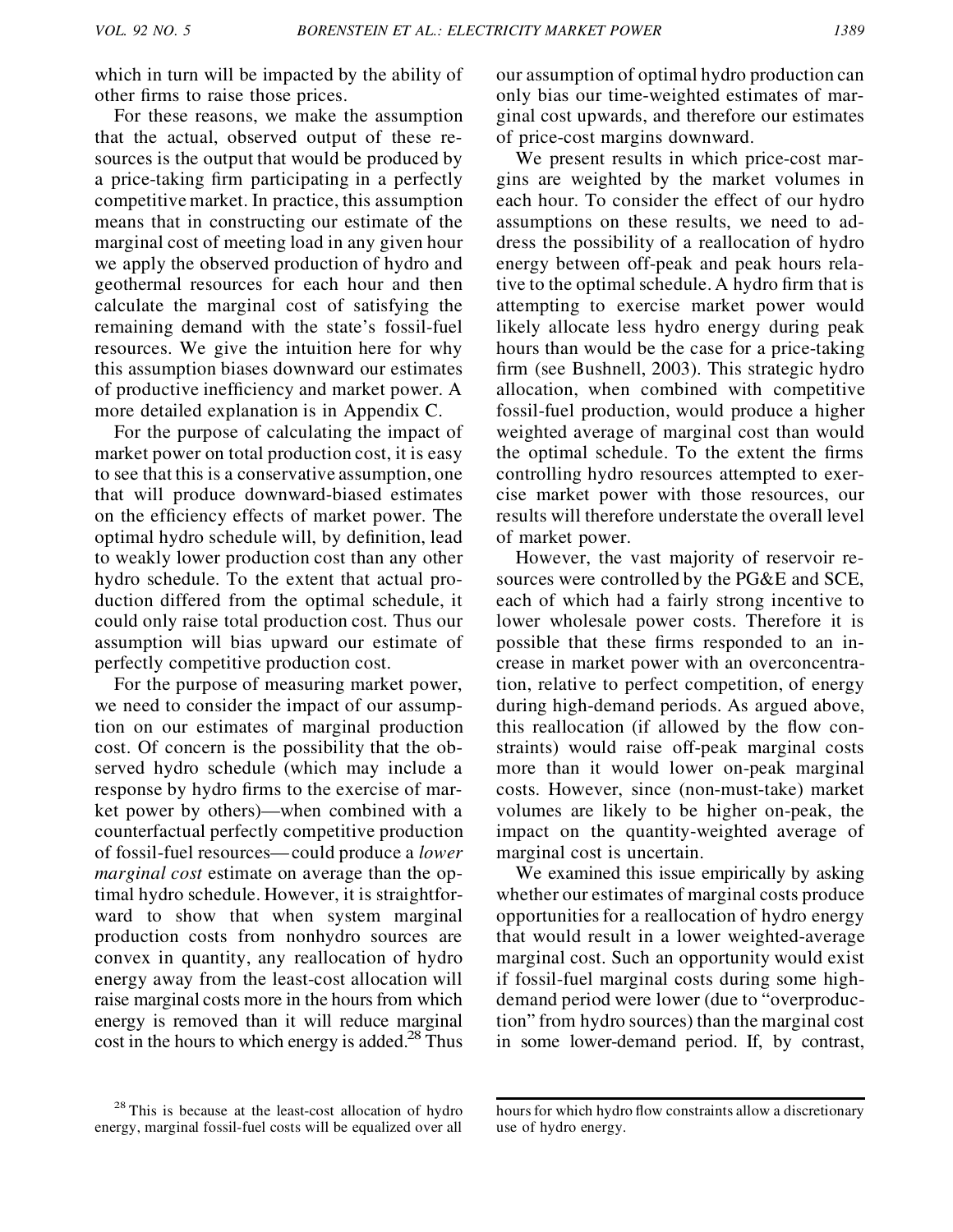our marginal cost estimates (over a period with stable input prices) were monotonic in market demand, then no systematic opportunity for lowering the weighted average of marginal cost exists and any bias from our hydro assumption is in the direction of raising costs and lowering market power.

To examine this possibility, we estimated a kernel regression of our estimated marginal cost (i.e., competitive price) on system demand (presented in Appendix C) in order to detect whether in aggregate there are systematic deviations from a monotonicallyincreasing relationship between demand and our estimate of system marginal cost. Such regressions for each of the three summers in our sample period show that our system marginal cost estimates were monotonically increasing in demand for each of these time periods. This leads us to conclude that it is highly unlikely that our assumption that the actual schedule of production reservoir resources was the cost-minimizing schedule creates a significant negative bias on the weightedaverage estimates of system marginal costs.

# E. *Calculating Cost Increase Relative to Competitive Outcome*

Utilizing the assumptions outlined in the previous sections, we estimated the perfectly competitive market price in the California energy markets for each hour of market operation from June 1998 through October 2000. The residual market demand to be met by in-state fossil-fuel units within the ISO system in hour *t*,  $q_{ff}^t$ , is estimated to be

(4) 
$$
q_{ff}^t(p) = q_{tot}^t + q_{reg}^t - q_{mt}^t - q_{rsv}^t
$$

$$
- q_{imp_{act}}^t - \Delta q_{imp}^t(p).
$$

Here  $q_{tot}^t$  is the actual ISO metered generation (including net imports), including generation scheduled through all energy markets associated with the ISO control area, including the PX, ISO imbalance energy market, and other  $SCs$ .  $q_{reg}^{t}$  represents the addition to demand due to the need for capacity dedicated to regulation reserve. The quantities  $q_{mt}^{t}$  and  $q_{rsv}^{t}$  represent the amount of energy produced by must-take

generation and by reservoir generation, respectively. These quantities are all treated as price inelastic. The term  $q_{imp_{act}}^t - \Delta q_{imp}^t(p)$  is the level of imported energy adjusted by the response to changes in the market-clearing price, as described above.

For each hour, we make 100 fossil-fuel generation marginal cost curve estimates, each re flecting a combination of independent Monte Carlo draws for the outage of each generation unit. For each of these draws from the systemwide fossil-fuel marginal cost curves we compute the intersection of this marginal cost curve with the residual market demand curve  $q_f^t(p)$ . This yields an estimated marginal cost and an in-state market-clearing quantity  $q_{rj}^t$  for Monte Carlo draw *j*. We denote the marginal cost associated with this quantity as  $C_j^t$ . We can then compute an estimate of the expected value of the marginal cost of meeting the in-state demand that results from price-taking behavior by in-state generators as:

(5) 
$$
\bar{P}_{comp}^{t} = \frac{\sum_{j=1}^{100} (C_{j}^{t})}{100}.
$$

Note that there are cases in which  $P_{px}^t - \bar{P}_{comp}^t$ is negative in our simulations. Absent an operational error or an attempt at predatory pricing, firms will not actually be willing to sell power at prices below their *true* economic short-run marginal costs. In other words, prices will not be below the perfectly competitive price. Nonetheless, during some hours, particularly June 1998 and during the winter and spring of 1999, PX prices were below our estimates of the perfectly competitive market price. At least three factors contribute to these outcomes.

First, our cost estimates can exceed the actual marginal cost because we do not consider the dynamic effects of unit commitment constraints, such as start-up costs, ramping rates, and minimum down times. These constraints can create opportunity costs of shutting down units that, in essence, lower the true marginal cost of operating that plant. Of course these same constraints also can create opportunity costs that, at other times, raise the true marginal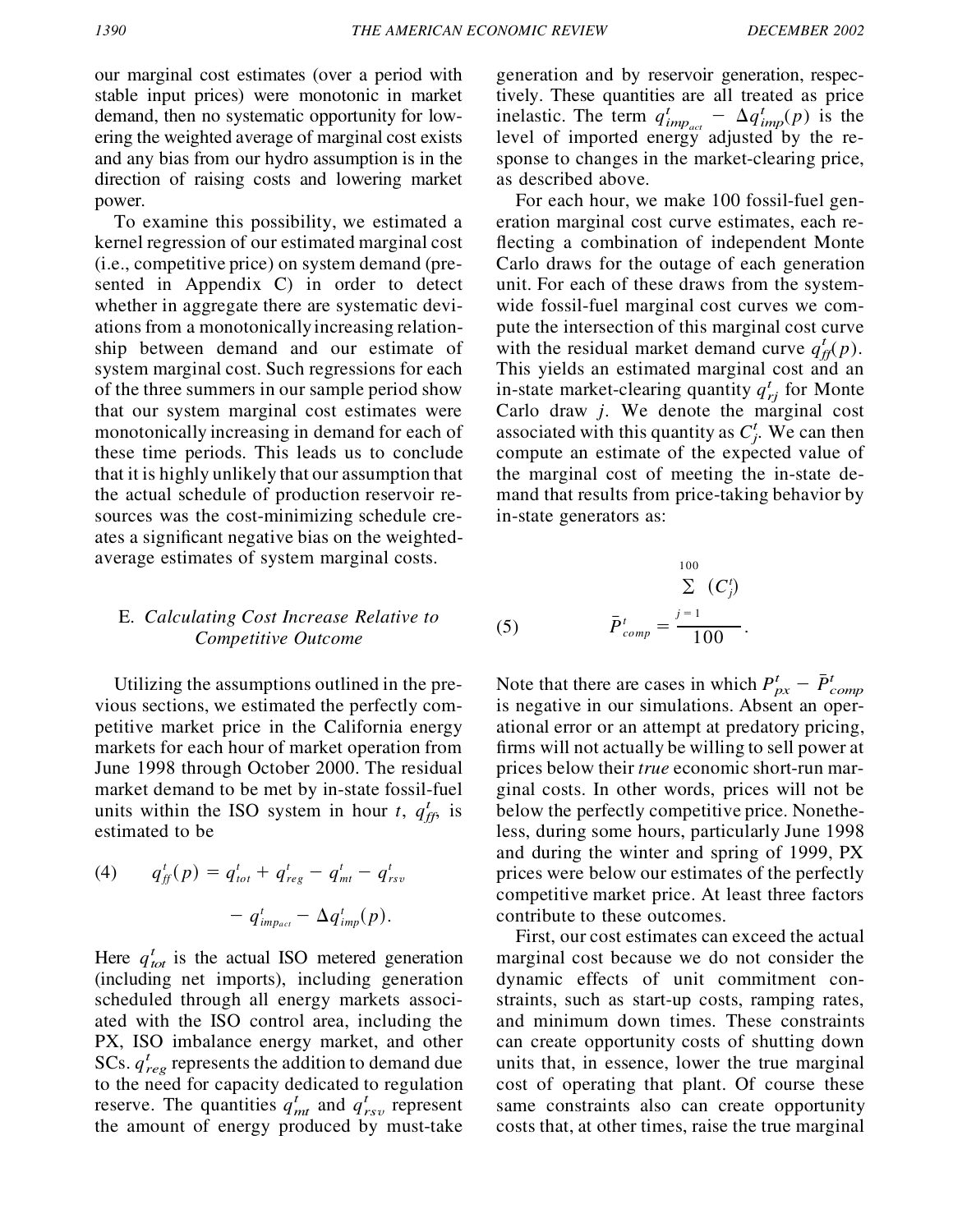cost. This is one reason why we include the negative markups in our results; we did not want to exclude the off-peak impact of these constraints on our cost estimates, since there is an opposite effect on our estimates during peak hours.

Second, cost information for generating units are not exact data on which all parties agree. For the most part, we used values submitted to state and federal regulatory agencies under the former regulated regime. For this reason, our estimate of a unit's marginal cost may be slightly higher than the cost level at which it is capable of operating in a market environment. Therefore we include negative price-cost differences in order to prevent truncating the effect of data uncertainty on our cost estimates.

Third, and probably most important, our calculations do not control separately for the output levels of *reliability must-run* (RMR) generation. Some fossil-fuel generation units have been declared must-run for *local* grid reliability under certain system conditions. These generators get separate nonmarket payments when they are called under the RMR contracts they have signed with the ISO. RMR units are not dispatched through the price-setting process. Because they are held out and paid a different price, the resulting price in the PX can be below the marginal cost to the system if the power provided by RMR units were instead provided as part of the full dispatch of the system. In fact, due to the level of RMR calls by the ISO during some periods during our sample, particularly the spring of each year, it is possible that no other fossil-fuel generation was economic during these time periods. Under these circumstances, the highest (opportunity) cost units selling in the PX could be hydro or outof-state coal plants, either of which have lower marginal cost than any of the fossil-fuel plants we examine. However, these periods are likely to occur when the PX price is extremely low, not extremely high. In such cases, import energy with costs below those of in-state fossilfuel generation could be the marginal generation, and the actual PX price could be lower than the marginal costs of any of the fossil-fuel units we have examined. Because we don't account for the RMR units, our estimates could still indicate that a fossil-fuel unit is marginal and its cost is the system marginal cost, so

our estimated system marginal cost would be above the actual PX price due to unaccounted for RMR calls.<sup>29</sup>

If the estimated MC is above the PX price for either the first or second reason, then it seems that the most accurate estimate of market power would come from including the "negative market power" outcomes in our calculations. However, total start-up costs for the fossil-fuel units in California are about \$39 million during our sample period, less than 1 percent of total fossilfuel generation production costs during the period and less than 1 percent of the market power rents we find. $30$  In addition, there are other reasons to think that start-up costs explain only a minor part of the deviations from marginal cost pricing. First, the units that turn on to meet peak demand during the summer have little start-up costs (fuel oil or jet fuel units) or none at all (hydroelectric units), so the impact at the times we find the greatest market power is likely to be low.<sup>31</sup> Second, our estimates of market power are substantially greater in summer 2000 than in summer 1999, but the amount of electricity produced per start-up is 5.7 percent *lower* in summer 1999, implying that start-up costs would likely be a greater factor in 1999 than in 2000. Similarly, the ratio of start-up costs to our estimated fossil-fuel production costs was

 $29$  This implies that neglecting RMR calls could underestimate market power. In addition, it appears that the initial RMR agreements exacerbated some of the *local* market power problems that they were designed to mitigate. See Bushnell and Wolak (1999).<br><sup>30</sup> For 65 of the 92 units in our fossil-fuel cost curve, the

unit-specific formulae for determining the cost per start-up (as a function of both input fuel costs and the price of electricity) were submitted to the ISO as part of the RMR contract renegotiation process. For the remaining 27 units, we estimated the unit-specific start-up formula by using parameters from a similar unit that did have an RMR contract. We used the daily price for the input fuel used by that unit and daily average annual retail price to industrial customers for the electricity price in the start-up cost

formula. <sup>31</sup> Additionally, if marginal cost functions turn upward smoothly around the rated capacity, rather than having a strict L-shape, the typical argument that a competitive plant would bid its start-up costs for the "single hour" it would run are incorrect. In that case, even the last plant turned on would run for many hours because it would be replacing higher-cost output from other plants that would otherwise be producing along the steepest parts of their MC curves.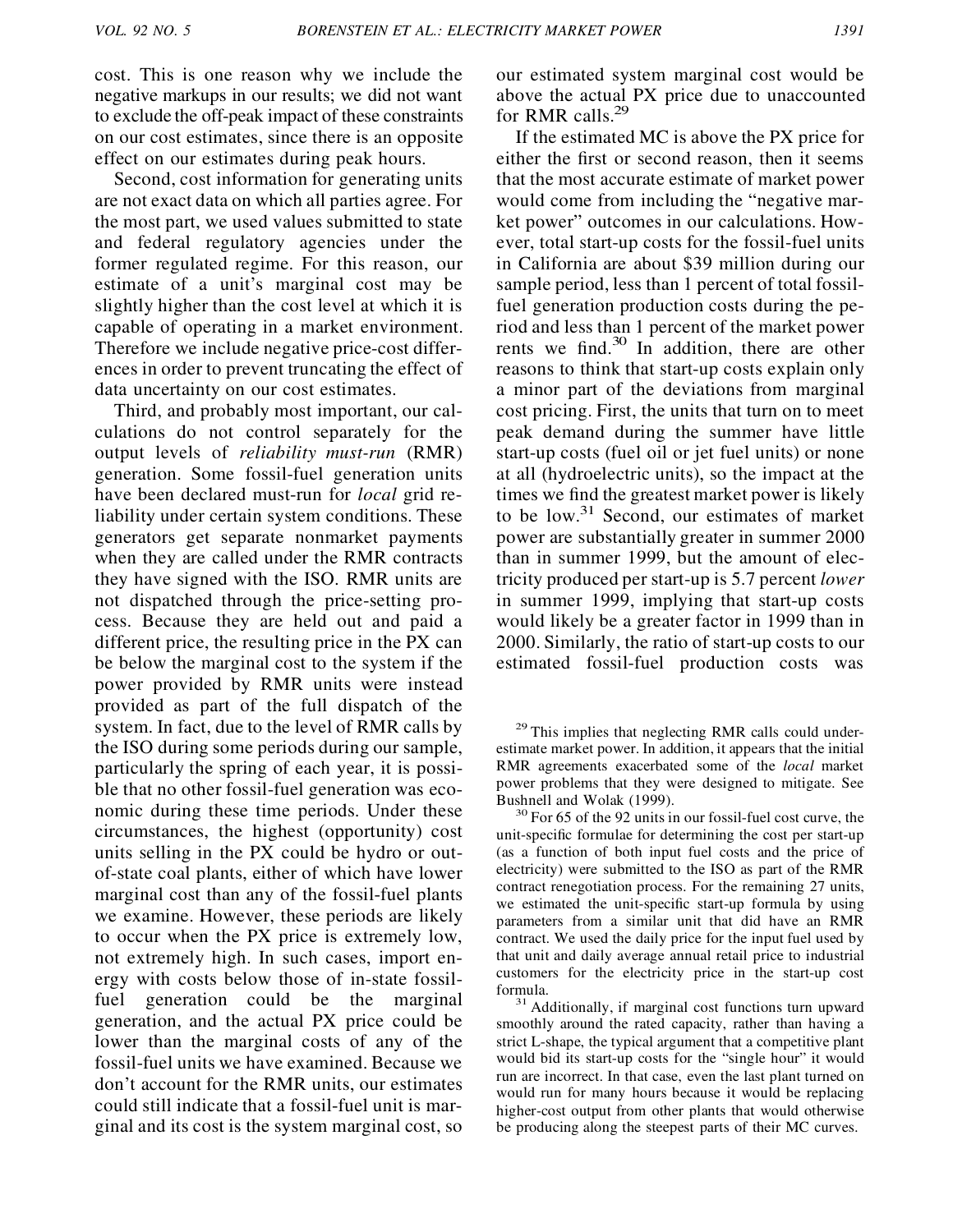*higher* in summer 1999 than in summer 2000, 0.91 percent versus 0.37 percent.

Likewise, it is unlikely that much of the negative market power outcomes could be the result of cost-data errors. Many PX prices in June 1998, for instance, were well below the costs that anyone has claimed for operation of fossilfuel generating units. $32$  Thus, it is most likely that the cost estimates that exceed the PX price occur because there were no fossil-fuel generating units that were economic to run at the time. Only fossil-fuel units running under RMR contracts were active. In that case, the marginal cost of the system, and thus the market price, is being set by much cheaper out-of-state coal plants, by nuclear plants, or by hydro or geothermal plants. If this is the case, then the proper treatment would be to truncate the results, resetting any finding of "negative market power" to set marginal cost equal to price. Still, in order to avoid biasing the results in favor of finding market power, we do not truncate the negative outcomes in the primary results we report.

#### **IV. Results**

We computed the expected perfectly competitive price each hour for the months of June 1998 through October 2000 using the algorithm described above. From the import adjustment bids, the median hourly reduction in imports from the observed level at the PX price versus the level at our estimated competitive price was 2.4 percent. For each hour, we can calculate an arc elasticity implied by the adjustment bids for the import response from the change between the competitive and actual price and the resulting change in imports. The median arc elasticity of import supply for these hours is  $0.63^{33}$ 

The added wholesale cost of energy due to departures from a competitive market,  $\Delta TC$ , is calculated by taking the difference between the PX price and our estimate of competitive benchmark price and multiplying it by the total ISO

 $(P_1 + P_2)/2$  $(Q_1 + Q_2)/2$  $(Q_2 - Q_1)$  $\frac{(\Sigma^2 - \Sigma^1)}{(P_2 - P_1)}$ . metered generation less the must-take energy for that hour.<sup>34</sup> That is, for hour  $t$ ,

$$
(6) \quad \Delta TC^{\iota} = [P^{\iota}_{px} - \bar{P}^{\iota}_{comp}] \cdot [q^{\iota}_{tot} - q^{\iota}_{mt}],
$$

where  $\bar{P}_{comp}^{t}$  is the expected competitive price in period *t*. This expectation is taken with respect to the distribution of generating unit outages, as shown in (5).

For any set of hours  $\mathcal{G}$ , our measure of market performance is

(7) 
$$
MP(\mathcal{G}) = \frac{\sum\limits_{t \in \mathcal{G}} \Delta TC^t}{\sum\limits_{t \in \mathcal{G}} TC^t}.
$$

 $MP(\mathcal{Y})$  is the proportional increased wholesale cost of electricity during all hours in  $\mathcal{G}$ . Defining  $MP(\mathcal{Y})$  in this manner is consistent with the view, reflected in our competitive benchmark Monte Carlo simulation, that the observed market price is conditional on a realization from the joint distribution of generating unit outages. To reflect this fact, let  $\hat{P}_{px}^{t}$  denote the observed PX price for hour *t* and  $E(\hat{P}_{px}^t)$  the expectation of this magnitude with respect to the joint distribution of generating unit outages. Unlike the counterfactual case of price-taking behavior, we cannot draw from the distribution of generating unit outages and compute a distribution of market prices that reflect the current level of market power. This would require a model for the strategic interaction among players in the California market. However, by defining  $MP(\mathcal{Y})$  as shown in equation (7), we can take advantage of the law of large numbers to prove that our measure is a consistent estimate of the proportional cost increase. To show this, rewrite the index as:

(7') 
$$
MP(\mathcal{G})
$$

$$
= \frac{1/Card(\mathcal{G}) \sum_{t \in \mathcal{G}} [\hat{P}_{px}^t - \bar{P}_{comp}^t] \cdot [q_{tot}^t - q_{mt}^t]}{1/Card(\mathcal{G}) \sum_{t \in \mathcal{G}} \hat{P}_{px}^t \cdot [q_{tot}^t - q_{mt}^t]},
$$

 $32$  If we were to ignore any "negative market power" outcomes for prices below, say, \$18/MWh, virtually all of the "negative market power" effects would be eliminated.<br><sup>33</sup> We calculate the arc elasticity as

 $34$  By taking the observed quantity as the market demand, we are, for the reasons discussed earlier, implicitly assuming that demand is price inelastic.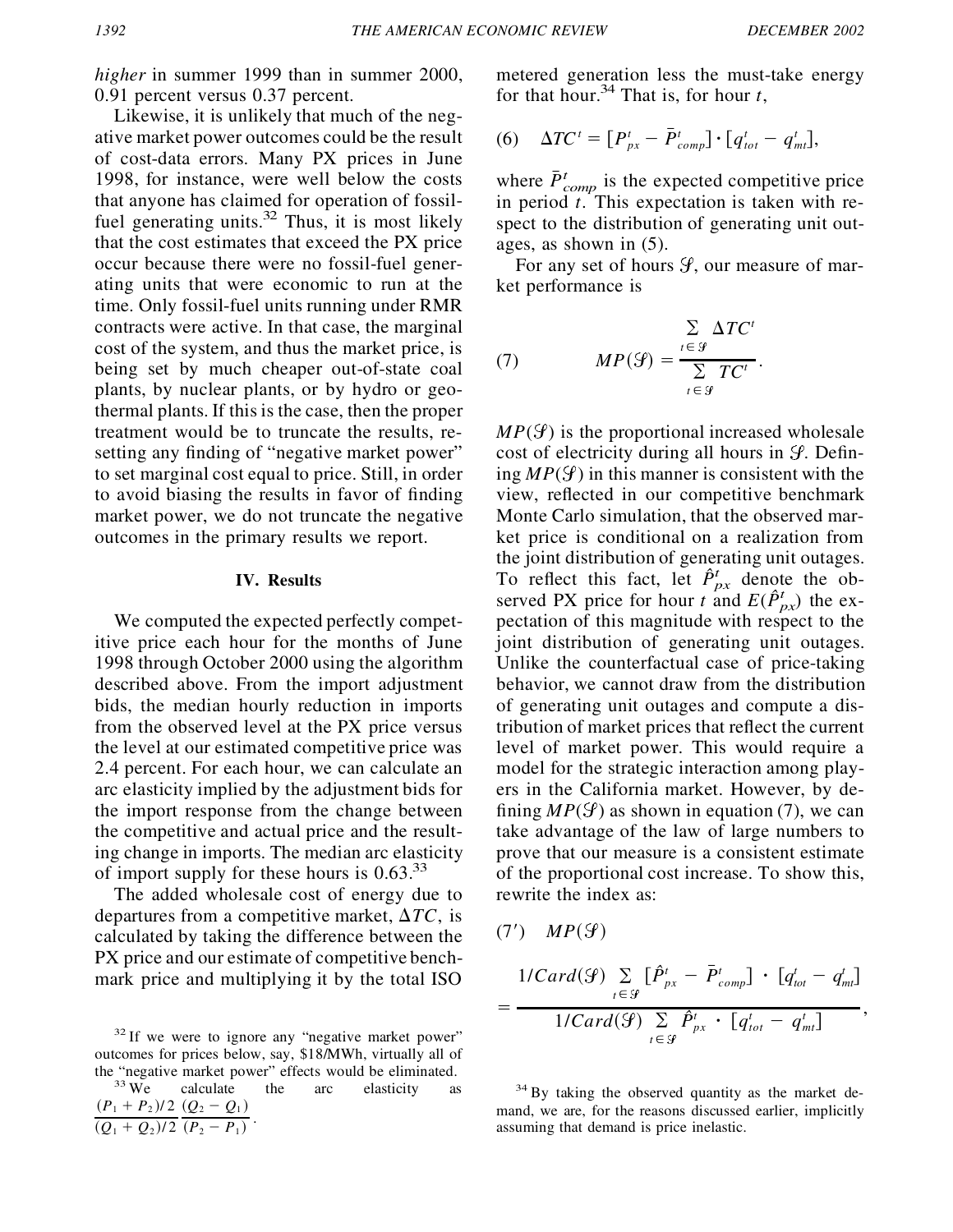|           |      | Mean of Actual    |                      | Mean of          |                             |                  |
|-----------|------|-------------------|----------------------|------------------|-----------------------------|------------------|
|           |      | Production        | Mean of              | Marginal         | Sum of                      | Aggregate        |
| Month     | Year | Per Hour<br>(MWh) | PX Price<br>(\$/MWh) | Cost<br>(\$/MWh) | $\Delta TC$<br>(\$ million) | $\Delta T C/T C$ |
|           |      |                   |                      |                  |                             | (percent)        |
| June      | 1998 | 24,134            | 12.09                | 22.55            | $-44$                       | $-51$            |
| July      | 1998 | 28,503            | 32.41                | 27.33            | 103                         | 28               |
| August    | 1998 | 31,256            | 39.53                | 27.71            | 220                         | 39               |
| September | 1998 | 28,209            | 34.01                | 26.28            | 134                         | 33               |
| October   | 1998 | 25,043            | 26.65                | 26.21            | 13                          | 5                |
| November  | 1998 | 24,107            | 25.74                | 27.53            | $-4$                        | $-2$             |
| December  | 1998 | 24,953            | 29.13                | 25.40            | 45                          | 17               |
| January   | 1999 | 24,480            | 20.96                | 22.41            | $-5$                        | $-2$             |
| February  | 1999 | 24,079            | 19.03                | 21.20            | $-12$                       | $-7$             |
| March     | 1999 | 24,734            | 18.83                | 20.80            | $-12$                       | $-7$             |
| April     | 1999 | 24,763            | 24.05                | 24.50            | $\overline{4}$              | $\overline{c}$   |
| May       | 1999 | 24,625            | 23.61                | 25.34            | $\overline{0}$              | $\overline{0}$   |
| June      | 1999 | 27,081            | 23.52                | 25.89            | 13                          | 5                |
| July      | 1999 | 29,524            | 28.92                | 27.12            | 63                          | 17               |
| August    | 1999 | 29,813            | 32.31                | 30.64            | 56                          | 14               |
| September | 1999 | 28,573            | 33.91                | 30.25            | 63                          | 16               |
| October   | 1999 | 27,558            | 47.63                | 34.38            | 186                         | 31               |
| November  | 1999 | 26,046            | 36.91                | 28.87            | 105                         | 26               |
| December  | 1999 | 26,647            | 29.66                | 27.73            | 30                          | 9                |
| January   | 2000 | 26,377            | 31.18                | 27.66            | 48                          | 13               |
| February  | 2000 | 25,961            | 30.04                | 29.52            | 10                          | 3                |
| March     | 2000 | 25,618            | 28.80                | 31.38            | $-17$                       | $-6$             |
| April     | 2000 | 25,728            | 26.60                | 32.43            | $-43$                       | $-16$            |
| May       | 2000 | 27,038            | 47.22                | 40.43            | 150                         | 25               |
| June      | 2000 | 30,644            | 120.20               | 53.59            | 1,152                       | 63               |
| July      | 2000 | 30,343            | 105.72               | 59.37            | 801                         | 50               |
| August    | 2000 | 32,310            | 166.24               | 76.19            | 1,475                       | 56               |
| September | 2000 | 29,981            | 114.87               | 76.86            | 577                         | 36               |
| October   | 2000 | 27,422            | 101.51               | 68.06            | 443                         | 34               |

TABLE 2—ACTUAL PRICE AND ESTIMATED MARGINAL COST

where  $Card(\mathcal{G})$  is the cardinality or number of elements (hours) in the set  $\mathcal G$ . For sets  $\mathcal G$  with a large number of elements, the index is approximately equal to

$$
(7") \quad MP(\mathcal{G})
$$

$$
= \frac{\sum\limits_{t \in \mathcal{G}} \left[E(\hat{P}_{px}^t) - \bar{P}_{comp}^t\right] \cdot \left[q_{tot}^t - q_{mt}^t\right]}{\sum\limits_{t \in \mathcal{G}} E(\hat{P}_{px}^t) \cdot \left[q_{tot}^t - q_{mt}^t\right]}
$$

which is equal to the ratio of the expected cost increase relative to the perfectly competitive benchmark, due to the current level of market power and market imperfections, divided by the expected cost of purchasing electricity under current market conditions.

Table 2 reports the PX price, estimated marginal cost, and the added cost of power due to prices that exceeded marginal cost for each month in the sample period. As is evident from Table 2, June 1998 produced very idiosyncratic results, with an average PX price considerably below our estimate of marginal cost. The market was only in its third full month of operation at this time and a number of fossil-fuel generation units were going through ownership transfer and regulatory approval of these transfers. The CTC mechanism provided the three investor-owned utilities with an incentive to induce low energy prices and the utilities were still operating and bidding many of these units through June 1998. As described above, the use of reliability must-run contracts, which paid some fossil-fuel units to run in exchange for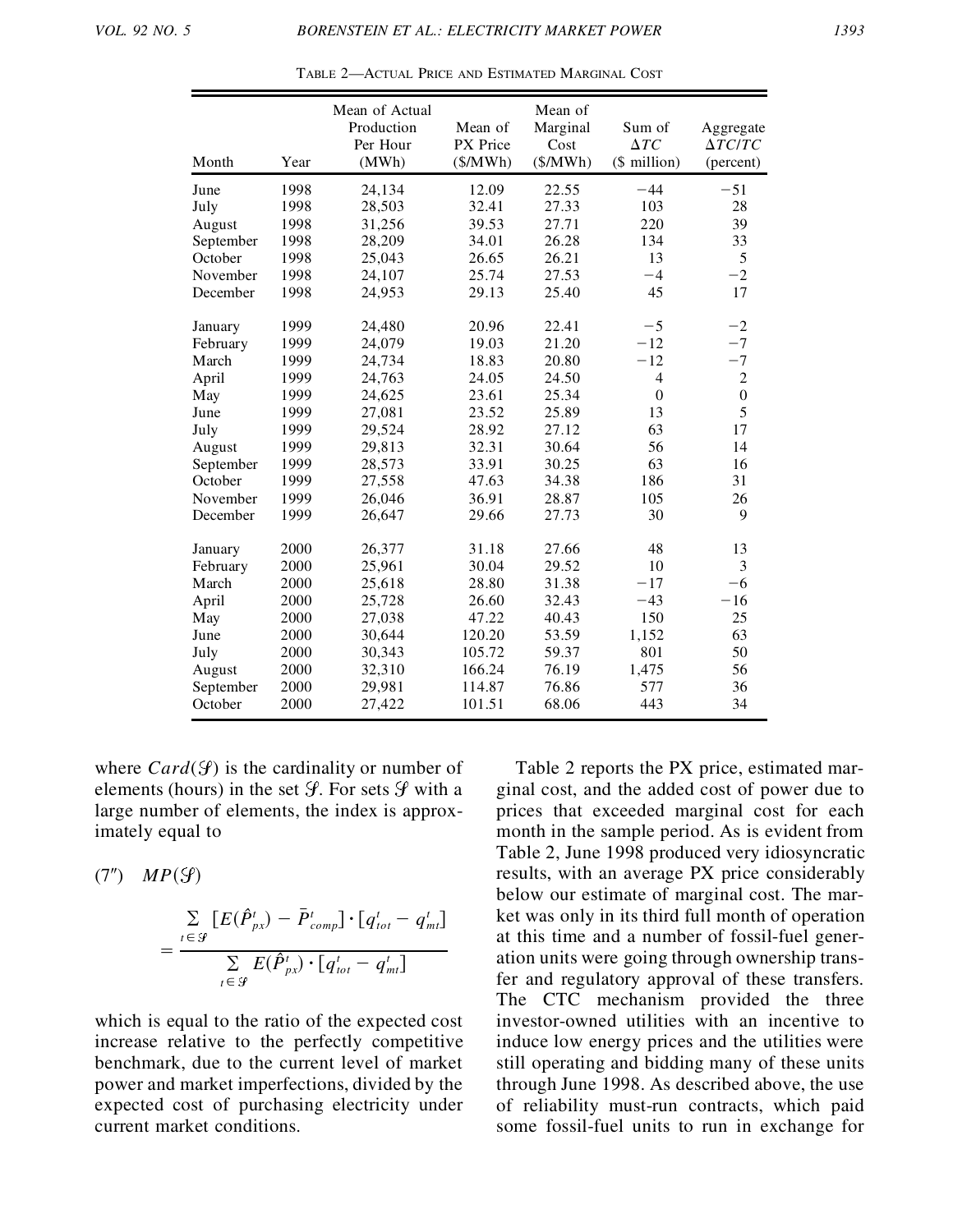payments that were above the market price, was also widespread during June. For these reasons, we believe the market results from June 1998 do not provide much meaningful information on the state of competition in the California market. Nevertheless, for completeness, we have included these results. For the set of all hours over the entire 29-month period from June 1998 to October 2000, the  $MP(\mathcal{G})$  is equal to 33 percent, amounting to total payments in excess of competitive levels equal to \$5.55 billion with a standard error of \$1.19 billion.<sup>35</sup>

Having generated estimates of price-cost margins for each hour of the 29-month sample period, we can examine subsets of the data to gain insight into the underlying dynamics of the market. One test of the credibility of our results is whether our estimates of market power vary in the way that economics would predict. We would expect market power to be quite low during the off-peak months, December through April. Electricity demand is low in these months and supply is relatively large due to the resurgence in hydro production from winter rains. In December 1998–April 1999, we find an average  $MP(\mathcal{Y})$  of 1.9 percent, and in December 1999– April 2000, we find an average  $MP(\mathcal{Y})$  of 1.8 percent, neither of which is significantly different from zero. Thus, we find that there was essentially no margin between prices and marginal cost during the period in which supply was most abundant compared to demand and sellers had the least ability to exercise market power. In addition, these results provide evidence that significant short-run operating costs are not missing from our cost estimates, because negative or zero margins would not be observed over such an extended period of time.

The series of events that led to the California electricity crisis in 2000–2001 began with dramatic price increases during the summer of 2000. Many policy makers and regulators have argued that the competitive performance of the market fundamentally changed during summer 2000, thereby initiating the crises. In order to make such comparisons, however, one must account for dif-

<sup>35</sup> Appendix B outlines our procedure for computing this standard error, which accounts for the error associated with the randomness of forced plant outages.

ferences in the relative levels of demand during these periods. As described above, we would expect the estimated market power to increase as the demand faced by in-state nonutility sellers rises relative to the capacity of these players. Figure 3 shows a kernel regression of this relationshipfor late summer of 1998, 1999, and  $2000^{36}$  The horizontal axis of Figure 3 is the demand faced by these firms after accounting for actual imports, must-take, and reservoir production. The vertical axis is the ratio  $\Delta TC^t/TC^t$ , which is equal to the Lerner index for that hour. $37$ 

The results summarized by this figure show that market power steadily increased with the demand faced by the nonutility in-state suppliers consistent with the earlier discussion of the nature of competition in the electricity industry. During lower demand hours and months, as well as springtime months when significant hydro energy is available, no single firm can affect prices significantly. During higher demand hours, however, competitive sources of energy begin to reach their capacity limits and the pool

<sup>36</sup> To be precise, the data are for August 7 through September 30 of each year. We focus on this period because the ISO energy price cap varied during our sample period, but it was set at the same level, \$250/MWh, for August 7 through September 30 of all three years. August and September are historically two of the highest demand months of the year in California, and they can exhibit the lowest supply availability due to declining hydro resources late in the summer.<br><sup>37</sup> Because the Lerner index is not symmetric around

zero, negative values of the ratio are set to zero in estimating the kernel regressions.

FIGURE 3. KERNEL REGRESSIONS OF LERNER INDEX, AUGUST 7–SEPTEMBER 30

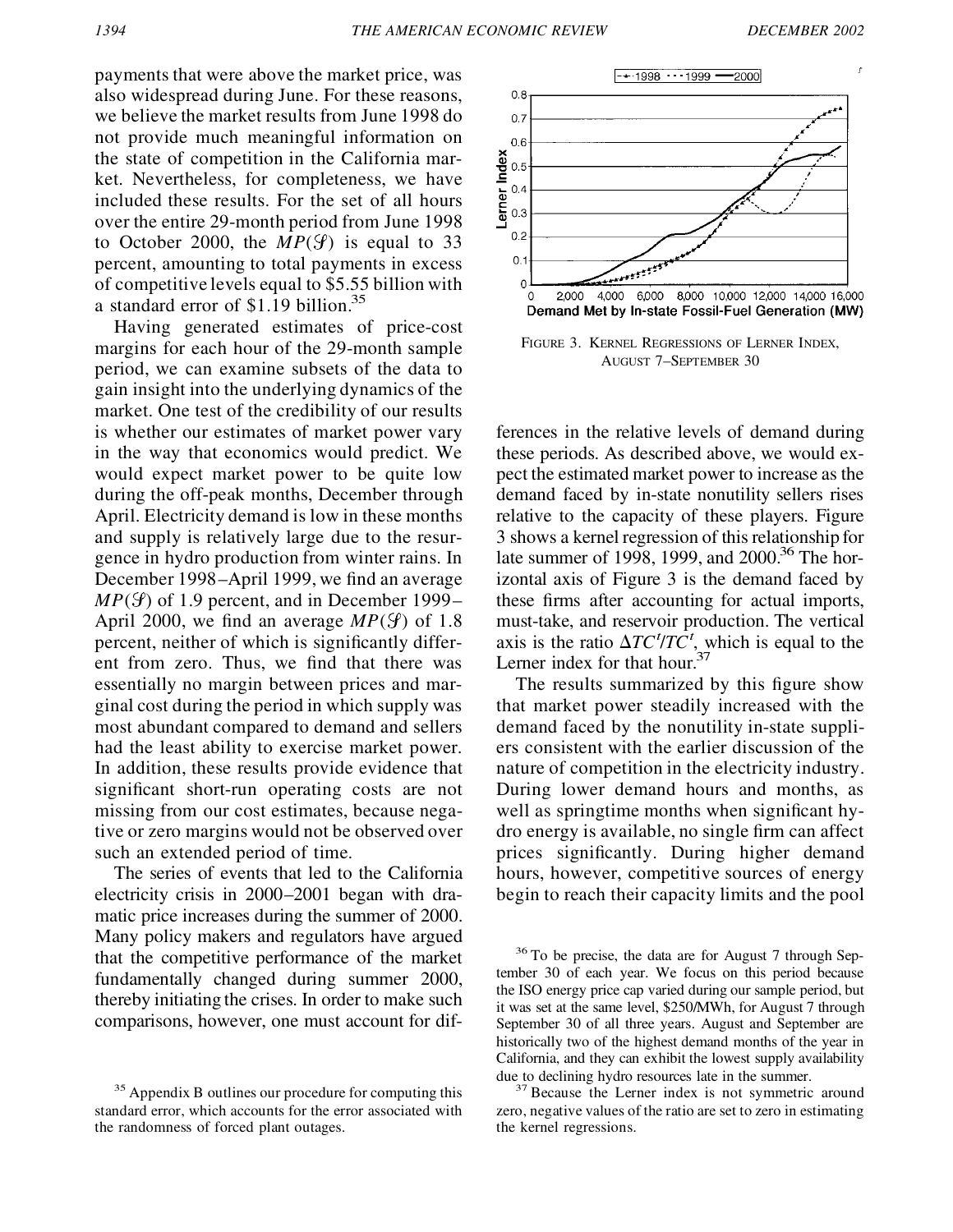

Demand Met by In-state Fossil-Fuel Generation (MW)

FIGURE 4. CUMULATIVE DISTRIBUTION FUNCTIONS (CDFS) OF DEMAND MET BY IN-STATE FOSSIL-FUEL PLANTS, AUGUST 7–SEPTEMBER 30

of potential competitors for additional supply dwindles. Because of the lack of significant storage capacity and the inelasticity of demand, firms can take advantage of the capacity limits of their competitors during these high-demand hours. This is consistent with the effects detected from the oligopoly equilibrium simulations in Borenstein and Bushnell (1999). This sequence of events does not imply a shortage of generating capacity to serve the energy or ancillary services needs of the California ISO control area. However, the combination of the concentration of ownershipof generating assets and the level of demand did combine to create circumstances where one or more market participants recognized that their capacity was needed to meet the ISO's energy and ancillary services needs regardless of the actions of other market participants. Under these circumstances, firms find it in their unilateral interest to bid to raise prices even though there is sufficient capacity available to meet the California ISO's total energy and ancillary services requirements.

Our results also indicate that, given the supply and demand conditions during that period, the performance of the market was not dramatically different in 2000 from that in 1998 and 1999. Figure 4 shows the cumulative distribution functions for the demand met by in-state fossil-fuel generation for the late-summer period during 1998–2000. Although total market demand was only 6 percent higher during late summer 2000 than in late summer of 1999 and

5 percent higher during that period in 1998, the demand met by in-state fossil-fuel plants, nearly all of which were unregulated by 1999, increased from an average of 6,639 MWh during 1998 and 5,690 MWh during 1999 to 10,007 MWh during 2000. This is largely due to a substantial decline in imports from an average of 5,069 MWh in 1998 and 6,764 MWh in 1999 to 3,627 MWh in 2000. Thus, although the performance of the market controlling for the demand faced by in-state fossil-fuel generation did not change significantly during 2000, the distribution of this demand did change. Far more hours spent at higher residual demand levels created larger average margins during 2000. This combined with the fact that marginal costs also nearly tripled between 1999 and 2000, which meant that similar Lerner indices reflected much larger absolute dollar margins, producing extremely large wealth transfers.

#### **V. Deadweight Loss and Rent Division**

Even without a market power analysis, it is clear that the extraordinary prices that began in the summer of 2000 created large transfers of wealth. The analysis we have carried out, however, allows us to parse the changes in wholesale payments for electricity between three mutually exclusive and exhaustive categories: changes in the competitive cost of generating electricity, changes in the level of competitive inframarginal rents (which would have occurred without any market power), and changes in seller rents due to the exercise of market power. Some of the rents due to market power became profits of electricity producers or marketers, but some were dissipated in production efficiency losses: efficiency losses resulting from the operation of higher-cost production units when a firm with lower-cost production exercises market power and restricts output.

#### A. *Deadweight Loss*

We begin by estimating the loss in economic efficiency due to the imperfections in the market. Because the demand for electricity in the California market was effectively perfectly inelastic with respect to the wholesale market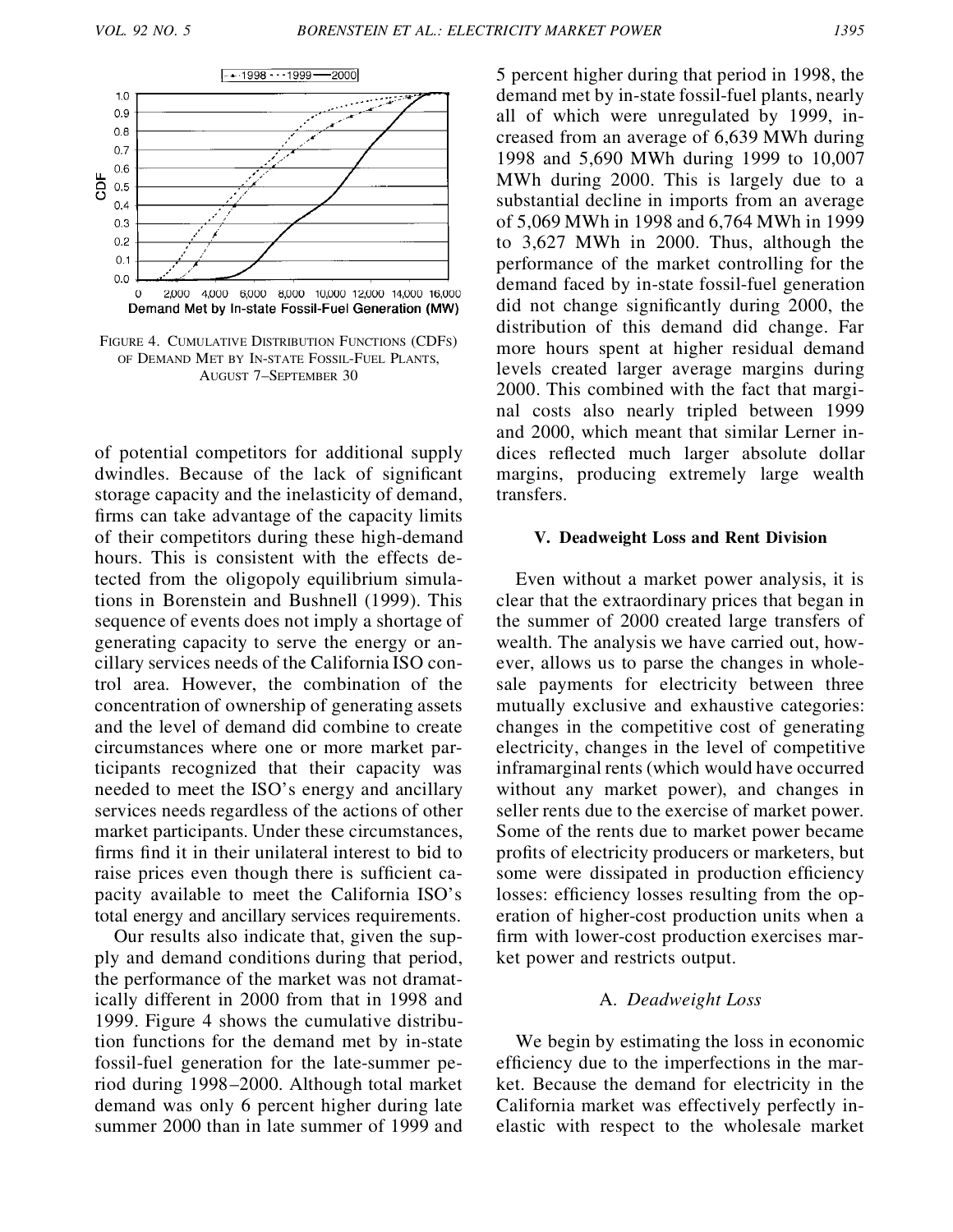price, efficiency losses would stem primarily from the inefficient allocation of production. $38$ With asymmetric producers, there will be efficiency losses from the substitution of highercost production from price-taking firms, or even smaller strategic firms, for the lower-cost production of the larger firms that are exercising market power.

This would be a fairly straightforward calculation if there were no imports into the state. With no imports and perfectly inelastic demand, we could simply compare the efficient production costs of a given quantity of power, using the approach described in the previous section, with the actual production cost of that quantity of power. Due to imports that vary in quantity with the exercise of market power in state, however, we also need to account for the substitution of higher-cost imports for lower-cost in-state generation.

Thus, we divide the efficiency loss into these two components: the loss due to misallocation of a given production quantity of output among the fossil-fuel plants inside the ISO system, and the loss due to misallocation of production between fossil-fuel plants within the ISO and plants outside the ISO (imports). The vast majority of power imported into California originates from regulated or publicly owned firms, and most of these firms have substantial native demand obligations. We have therefore assumed that the adjustment bids from these firms reflect the actual opportunity cost of their production (i.e., that they are price-takers). When calculating wealth transfers, this is a conservative assumption. However, when calculating the impact of market power on efficiency losses, it is not. By assuming that import bids reflect the marginal cost of the supplier, we assume that increased production from these imports due to market power exercised by firms within California creates an increase in total production

TABLE 3—PRODUCTION COSTS AND RENT DISTRIBUTION (\$ MILLION) JUNE–OCTOBER

|                                 | 1998  | 1999  | 2000  |
|---------------------------------|-------|-------|-------|
| Total actual payments           | 1,672 | 2.041 | 8.977 |
| Total competitive payments      | 1,247 | 1,659 | 4,529 |
| Production costs—actual         | 759   | 1,006 | 2,774 |
| Production costs—competitive    | 715   | 950   | 2,428 |
| Competitive rents               | 532   | 708   | 2,101 |
| Oligopoly rents                 | 425   | 382   | 4,448 |
| Oligopoly inefficiency-in state | 31    | 31    | 126   |
| Oligopoly inefficiency—imports  | 13    | 24    | 22.1  |

cost. If the adjustment bids from firms outside of California contain margins over their own marginal cost, this margin will be counted as an efficiency loss, when it is in fact a transfer from consumers to those producers.

The two components of deadweight loss are illustrated in Figure 2. The inefficiency from the reallocation of the actual production quantity among fossil-fuel resources inside the ISO is illustrated by the solid gray area between the competitive marginal cost curve and the "actual" marginal cost curve just above it.<sup>39</sup> Our estimates of the total in-state fossil-fuel production inefficiency for June through October of 1998, 1999, and 2000 are shown in Table 3. The expected cost from additional imports is illustrated in the striped area of Figure 2 and reflects the difference between producing the quantity  $\Delta q_{imp}^{t}(p_{comp})$  from imported production and producing that same quantity from in-state production along the marginal cost curve  $MC_{comp}$ . Again, we have assumed that the adjustment bids of importing firms reflect their actual marginal production costs. Our estimates of the total production inefficiency due to higher-thanoptimal imports for the summer months of our sample are shown in Table 3.

In Figure 5, we illustrate the relationship between our estimated in-state productive inefficiency and aggregate demand faced by California fossil-fuel plants using a kernel density regression. Given our findings in the previous section, it is not surprising that we observe low levels of

<sup>&</sup>lt;sup>38</sup> This is not true if the exercise of market power caused some "interruptible customers"— customers that have agreed to curtail consumption upon request from the utility in return for lower electricity rates overall—to significantly reduce their demand. This happened on 26 occasions during our sample (5 in 1998, 1 in 1999 and 20 in January–October 2000, but we have no way of estimating the deadweight loss from these demand reductions.

<sup>&</sup>lt;sup>39</sup> This is a rough representation since the cost difference need not rise with the quantity of in-state fossil-fuel production, as we discuss in what follows.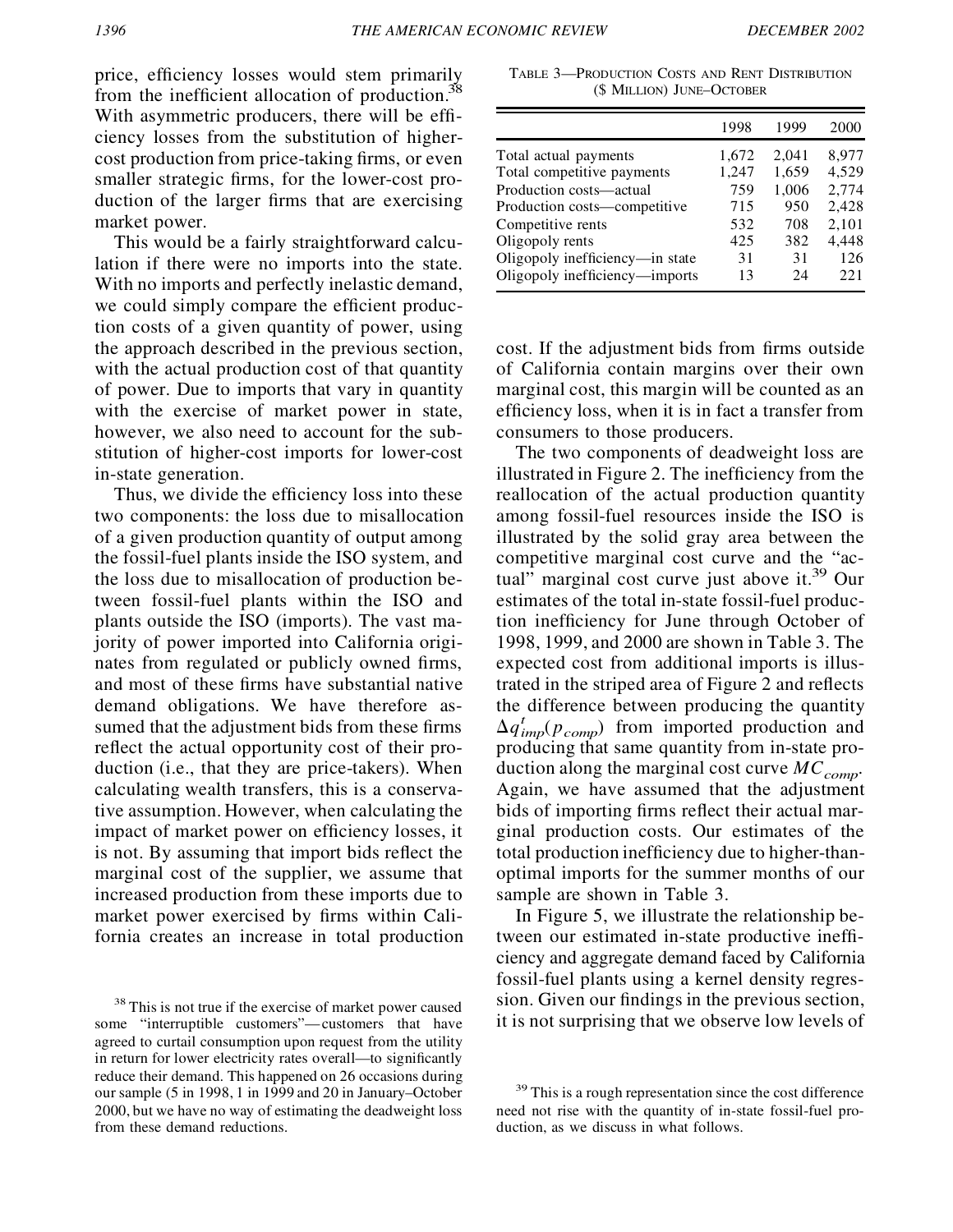

FIGURE 5. EFFICIENCY LOSSES

production inefficiency at low levels of system demand, when there are low levels of market power. What may be surprising at first is that productive inefficiency declines as demand nears system capacity even though our estimates of market power continue to increase. When the system is near capacity, however, very small output reductions can yield enormous price increases. Thus, while exercise of market power at those times may cause large wealth transfers, the resulting productive inefficiency is small because nearly all resources are running in any case.

## B. *Rent Division*

With the calculation of deadweight loss due to productive inefficiency, we are now in a position to parse the total wholesale market payments into costs, competitive rents, and rents due to the exercise of market power. In Figure 6, the quantity  $q_{tot} - q_{mt}$  represents the amount of power traded in the wholesale market in a given hour,  $q_{mt}$  being must-take power that is not compensated at the market price.

Total wholesale market payments are the sum of all the shaded areas. When the areas labeled *Mkt. Power Rents* and *Import Loss* (together the area above  $P_{comp}$ ) are removed from the total, the result is the total wholesale payments that would have resulted if the market were perfectly competitive. The quantity  $q_{rsv}$  represents hydro and geothermal production during the hour. For purpose of calculating the change in rents during summer 2000 and how those rents were



FIGURE 6. CALCULATION OF DIVISION OF RENTS

divided, we assume that hydro and geothermal power have zero marginal cost, though this assumption has no effect on the calculation of the change in rents.

Under competition, the quantity  $q_r^*$  is produced by in-state generation units and the quantity  $q_{tot} - q^*$  is imported. The area labeled *Comp. Total Cost* is the variable production costs of in-state units (other than must-take production) and of imported power for their respective shares of production. Competition generates inframarginal rents equal to the sum of the areas labeled *Comp. Rents 1* and *Comp. Rents 2* for in-state fossil-fuel and reservoir generators, and the area *Comp. Rents 3* for imports.<sup>40</sup> Together, these areas—*Comp. Rents* and *Comp. Total Cost*—account for all wholesale market payments under perfect competition.

With market power, the quantity  $q_r$  is produced by in-state generation units and the quantity  $q_{tot} - q_r$  is imported. The areas labeled *Comp. Rents 2* and *Import Loss* are the additional variable production costs of the imported power under the assumption that imports are bid competitively. In addition to the inframarginal

<sup>&</sup>lt;sup>40</sup> We have not calculated the import elasticity for prices below  $P_{comp}$  so we assume that marginal costs decrease in a linear fashion and that the marginal costs of imports are zero when the import quantity is zero. The qualitative results do not change if we use the actual import bids down to zero and assume that all imports that made no (or negative price) adjustment bids had marginal costs equal to zero.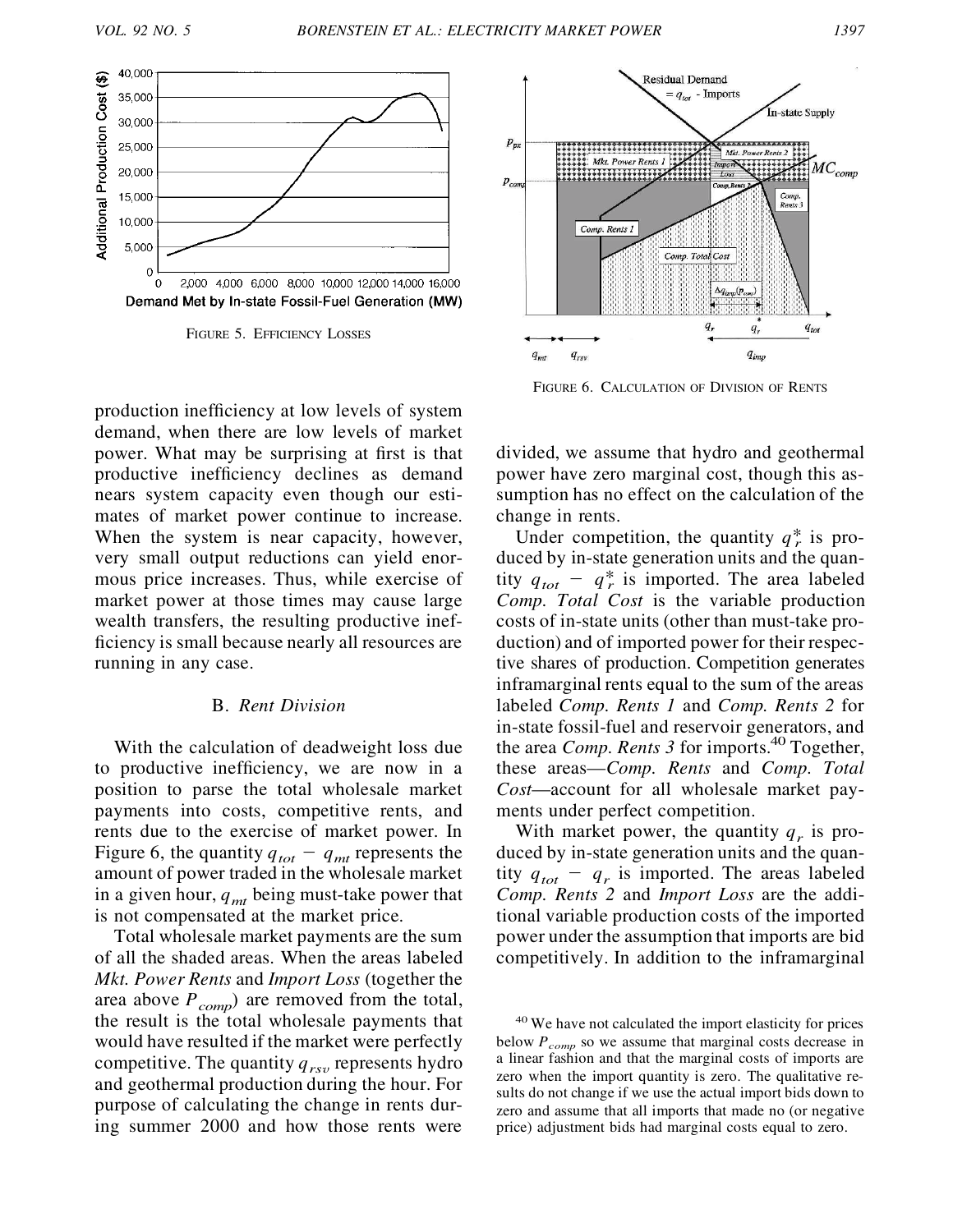rents represented by the area *Comp. Rents 1,* in-state producers receive the area *Mkt. Power Rents 1,* but some of these rents are dissipated through inefficient production as described previously. Imports receive inframarginal rents *Comp. Rents 3* as well as the area labeled *Mkt. Power Rents 2.* Together, these areas account for all wholesale market payments with market power.

Between the summers of 1998 and 2000, the wholesale market cost of power rose from \$1.67 billion to \$8.98 billion. Efficient production costs more than tripled between these periods and with the marginal unit having higher costs, competitive rents for lower cost units quadrupled. Oligopoly rents, however, increased by an order of magnitude, from about \$425 million to \$4.44 billion between these summers. Thus, while a substantial portion of the increased market cost of power was due to rising input costs and reduced imports, these factors also increased the dollar magnitude of the market power that was exercised by suppliers. As the results in the previous section indicate, the underlying competitive structure of the market does not appear to have changed substantially between 1998 and 2000. Rather the higher demand and lower import levels in 2000 created more frequent opportunities for in-state fossilfuel producers to collect large margins on increased costs, leading to the tenfold increase in oligopoly rents to suppliers.

The inefficiencies that resulted from the reallocation of production within California were much more modest, remaining at about 3–5 percent of total production costs through all three summers. The inefficiencies due to increased imports in power did grow substantially during our study, rising from 2 percent to 8 percent of total production costs by the summer of 2000. To the extent that prices from importing firms did not reflect their actual production costs, but their own market power, this figure will include oligopoly rents earned by producers outside of California as well as actual productive inefficiencies.

#### **VI. Conclusions**

Restructuring of electricity industries has been predicated on the belief that workably competitive wholesale electricity markets can be attained. The debate over whether that assumption is correct and what must be done to ensure competition in electricity generation is ongoing. We have attempted here to reliably estimate the degree to which California's wholesale electricity market has deviated from the competitive ideal.

Though a great deal of cost data are available for electricity generation units, we still had to make a number of assumptions in order to reach an estimate of the extent of market power in California. In most, though not all, cases, we have made assumptions that, if anything, are likely to produce results indicating less market power than actually exists.

The results indicate that market power in California's wholesale market was a significant factor during the summers of 1998, 1999, and 2000, though somewhat less so in 1999. These estimates should serve as a reminder that the problem of producer market power that was addressed in a purely regulatory framework for most of the twentieth century has not completely disappeared with the recent restructuring. Our results demonstrate that market power is most commonly exercised during peak demand periods, which is not at all surprising given the current inability of wholesale demand to respond to high hourly spot prices. This underscores the importance of designing wholesale electricity markets that maximize the likelihood that wholesale price signals will be reflected in retail electricity rates.

These estimates demonstrate the degree to which prices exceed system marginal costs, the price level that would occur if all firms behaved as competitive price-takers. We have not attempted to assess the profitability of any generation firms selling in California, because such profits are not necessarily an indication of market power, just as the absence of profits is not an indicator of competitive behavior. In all markets with durable assets, such as is the case in this industry, there are likely to be periods of high and low (or negative) profits regardless of the competitiveness of the market.<sup>41</sup>

 $41$  It is also worth noting that we have analyzed only the energy markets in California. Most generation units were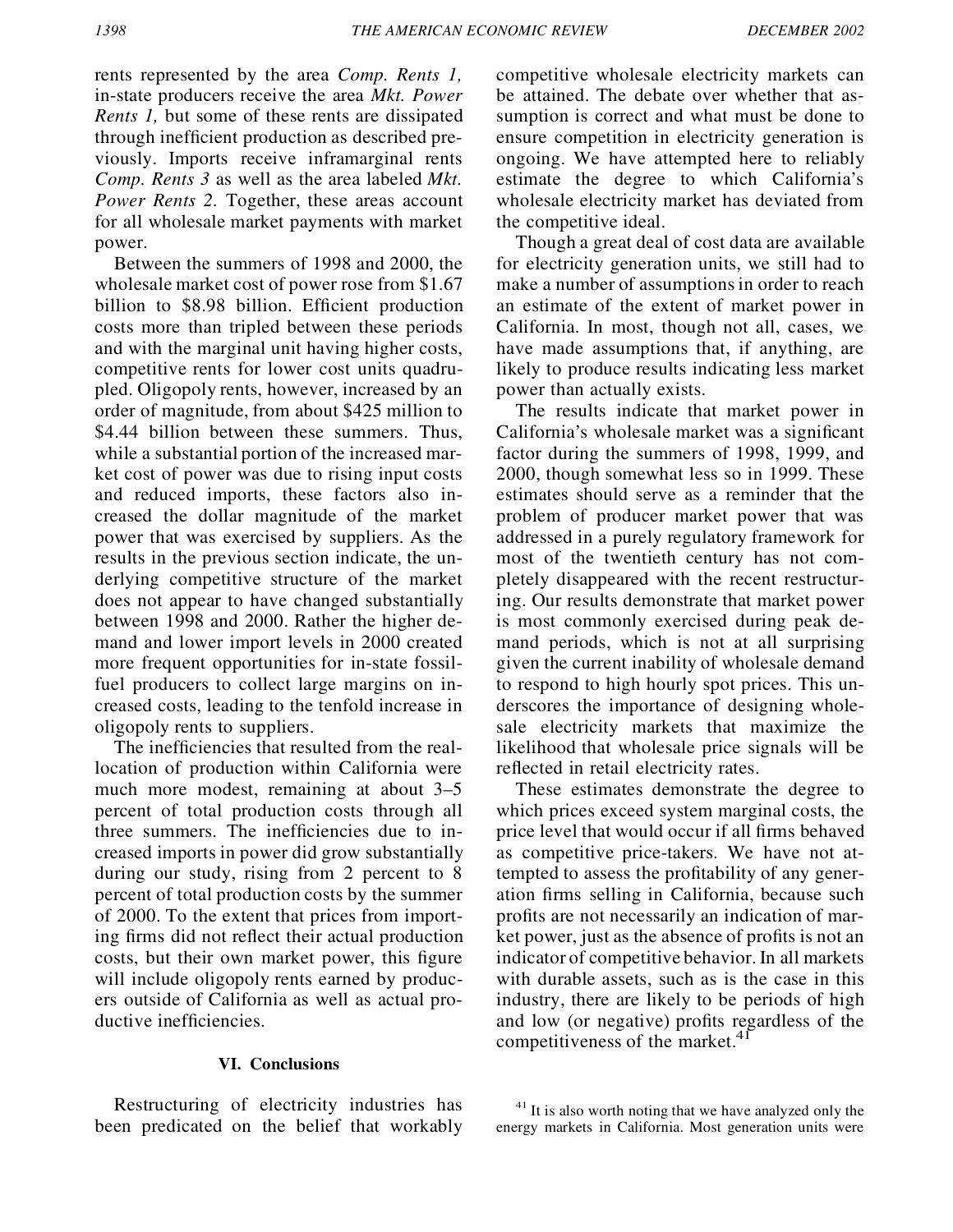Finally, we want to emphasize again that this study is intended to develop an index of the extent and severity of market power. This is separable from the important debate over what index levels indicate a need for some form of market intervention. Years of electricity regulation confirmed the belief that government intervention can be costly and can result in very inefficient production and pricing. The balancing of the costs and benefits of such intervention will require a great deal more study in this industry as restructuring proceeds.

# APPENDIX A: DATA SOURCES

## **Fossil-Fuel Generation Data**

Heat rates for fossil-fuel generation units that are not must-take and are located within the ISO control area are primarily taken from the California Energy Commission's data set on generation within the Western States Coordinating Council for use with General Electric's multiarea production cost model. This is the data set used in Borenstein and Bushnell (1999). Some unit heat rates were taken from the data set used by Southern California Gas Company in its 1995 performance-based rate-making simulation studies (Luis Pando, 1995). This data set was also used by Kahn et al. (1997) in their simulation analysis of the WSCC. Capacities of all units are the California ISO's "available capacity" figures. For  $NOx$  emission credit costs in the SCAQMD air basin, we used the quantity-weighted monthly average price paid for emissions credit trades registered with SCAQMD. Emissions rates of generation units are taken from the Environmental Protection Agency's Continuous Emissions Monitoring data.

An overwhelming share of California fossilfuel generation uses natural gas as the energy source. For the time period studied, we used daily average natural gas spot prices reported by

Natural Gas Intelligence at PG&E citygate and the California–Arizona border. The former were used for generation units north of path 15 while the latter were used for generation units in the south. Both sets of prices were adjusted by the distribution rates of the gas utility serving each generator.

A small number of California generators use either fuel oil or jet fuel as their primary fuel. We use the Energy Information Administration's reported monthly average Los Angeles spot price for jet fuel and no. 2 fuel oil.

Unit forced outage factors are taken from the National Electricity Reliability Council's (NERC) 1993–1997 Generating Unit Statistical Brochure, which reports aggregate generation unit performance data by fuel type and nameplate capacity. The forced outage factor that we used for our Monte Carlo simulations were derived from the NERC-reported unit Equivalent Availability Factors (EAF) and unit Scheduled Outage Factors (SOF). The former gives the fraction of total hours in which a generation unit was available, including an adjustment for partial outages, while the latter gives the fraction of hours in which each unit was unavailable due to scheduled maintenance procedures. Our derived forced outage factor (FOF), which reflects the fraction of time a unit was not available for production for unplanned reasons, was

$$
(A1) \tFOF = 1 - \frac{EAF}{1 - SOF}.
$$

#### **Demand and Generation Output Data**

Total ISO quantity for every hour is based upon the ISO's real-time metered generation and is taken from ISO settlement data. The output of must-take, hydro, and geothermal generation for each hour is also taken from these data. Imports are calculated from the settlement data as metered imports minus exports aggregated over all transmission interties connecting the ISO's control area with neighboring control areas. The Mohave generation plant, although located outside of California, appears in metered data as a must-take generating facility and not as an import. Production from all

eligible to earn additional revenues under reliability mustrun contracts and from the sale of ancillary services. Total ancillary services plus RMR revenues were approximately \$977 million in 1998, \$879 million in 1999, and \$1.859 billion in 2000.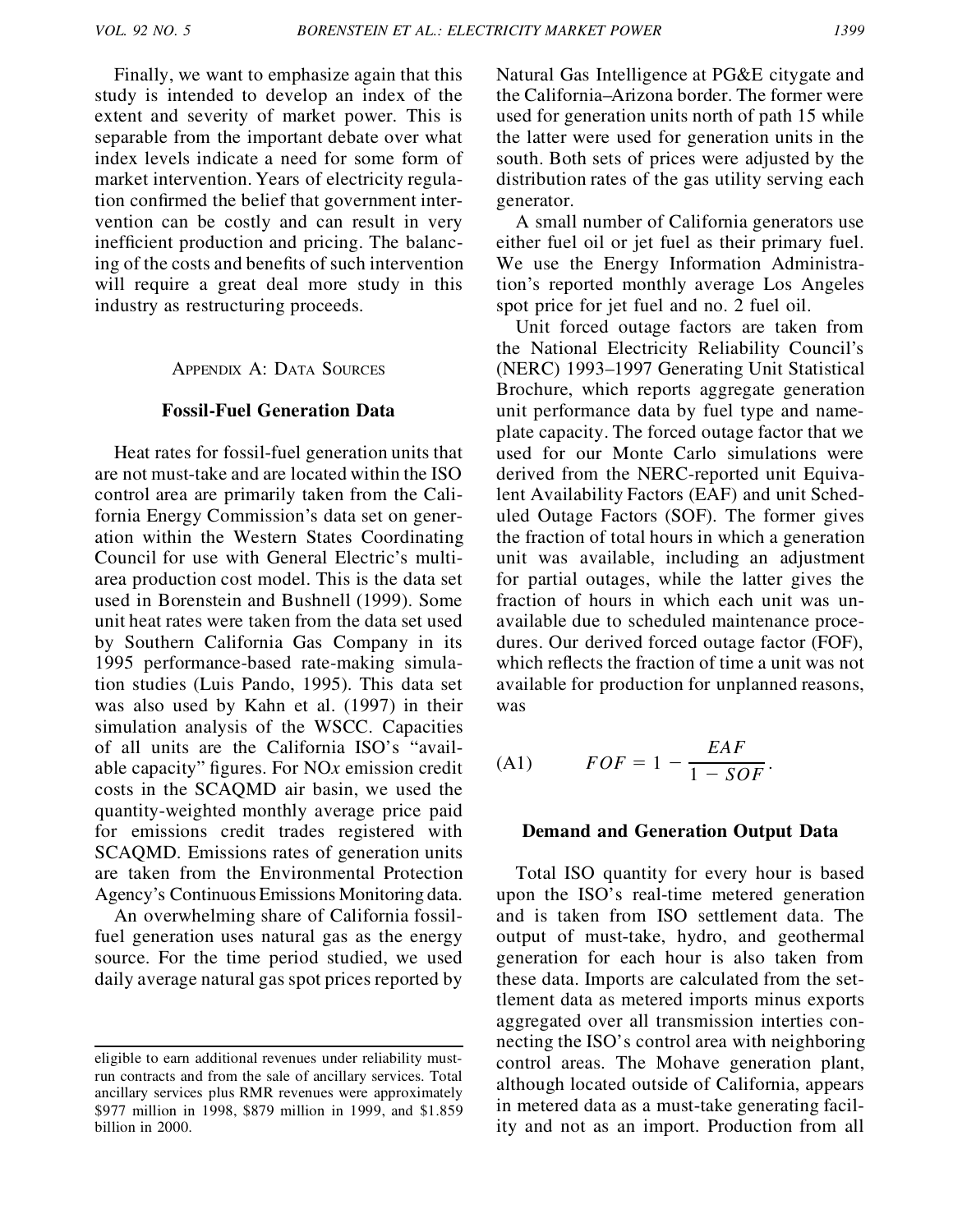other generation units owned by SCE, but located outside of California, appear as imports in the settlement data.

## APPENDIX B: CALCULATION OF STANDARD ERROR FOR  $\Delta TC(\mathcal{G})$

The observed PX price in hour *i* and day *d*,  $\hat{P}_{px}^{id}$ , depends on a single realization of the joint distribution of generation unit-level outages during that hour. A different realization of unitlevel outages for that hour could result in a very different observed PX price for that hour. Because we do not know the precise nature of the competitive interaction among market participants, specifically the bidding strategies of both generators and loads that gave rise to the observed market-clearing PX price, we are unable to replicate the actual price-setting process for a large number of draws from the joint distribution of unit-level outages in order to compute the expected value of the PX price,  $E(\hat{P}_{px}^{t})$ . In contrast, we can compute the perfectly competitive market counterfactual equilibrium because it entails the assumption of marginal cost bidding by all in-state fossil generation unit owners. This allows us to compute the realized value of the marginal cost of the highest cost unit operating in that hour for a large number of draws from the joint distribution of unit-level outages which we can use to compute an estimate of the expected value of this marginal cost to an arbitrary degree of precision for each hour. We found that the 100 realizations from the joint distribution of unit-level outages led to a very precise estimates of this expected marginal cost for each hour. Consequently, the remaining source of uncertainty in  $\Delta TC(\mathcal{G})$ , the total cost difference due to deviations from competitive prices over time period  $\mathcal{G}$ , that our standard error estimate accounts for is the uncertainty in PX prices caused by actual forced outages.

In constructing the standard error estimate for  $\Delta TC$ , we account for arbitrary correlation in  $[\hat{P}_{px}^{id} - \bar{P}_{comp}^{id}]$  across the 24 hours of the day and general forms of autocorrelation in these 24 prices across days. We can write the total cost difference due to deviations from competitive prices over time period  $\mathcal{G}$  as

(B1)

$$
\Delta TC(\mathcal{G}) = \sum_{d \in \mathcal{G}} \sum_{i=1}^{24} \left[ \hat{P}_{px}^{id} - \bar{P}_{comp}^{id} \right] \left[ q_{tot}^{id} - q_{mt}^{id} \right]
$$

$$
= \sum_{d \in \mathcal{G}} \sum_{i=1}^{24} m kup^{id}qn^{id},
$$

where  $qn^{id} = [q_{tot}^{id} - q_{mt}^{id}]$  and  $mkup^{id} = [\hat{P}_{px}^{id} - \hat{P}_{px}^{id}]$  $\bar{P}_{comp}^{id}$ . This expression can be rewritten as:

(B2) 
$$
\Delta TC(\mathcal{G}) = \sum_{d \in \mathcal{G}} \sum_{i=1}^{24} E(mkup^{id})qn^{id}
$$

$$
+ \sum_{d} \sum_{i=1}^{24} \varepsilon^{id}qn^{id},
$$

 $d \in$ 

where  $\varepsilon^{id}$  =  $mkup^{id}$  –  $E(mkup^{id})$  and  $E(\cdot)$ denotes the expectation taken with respect to the joint distribution of unit-level forced outages. Therefore, the variance of  $\Delta TC(\mathcal{Y})$  can be written as:

 $i = 1$ 

(B3) 
$$
Var(\Delta TC(\mathcal{G})) = Var \left( \sum_{d \in \mathcal{G}} \sum_{i=1}^{24} \varepsilon^{id} q n^{id} \right)
$$

$$
= \mathrm{Var}\Bigg(\sum_{d \in \mathcal{G}} Z_d\Bigg),\,
$$

where  $Z_d = \sum_{i=1}^{24} \varepsilon^{id} q n^{id}$ . Under suitable regularity conditions on the sequence  $Z_d$ , for example those assumed in Whitney K. Newey and Kenneth D. West (1987) or Donald W. K. Andrews (1991), we can show that  $(DAY(\mathcal{G}))^{-1/2}(\sum_{d \in \mathcal{G}} Z_d)$ converges in distribution to a  $\mathcal{N}(0, V)$  random variable, as  $DAY(\mathcal{G})$  tends to infinity, where  $DAY(\mathcal{G})$  equals the number of days in time period  $\mathcal{G}$ . A consistent estimate of *V* can be constructed as follows:

(B4) 
$$
\hat{V} = g_Z(0) + 2 \sum_{\tau=1}^{q} k(\tau/(q+1))g_Z(\tau),
$$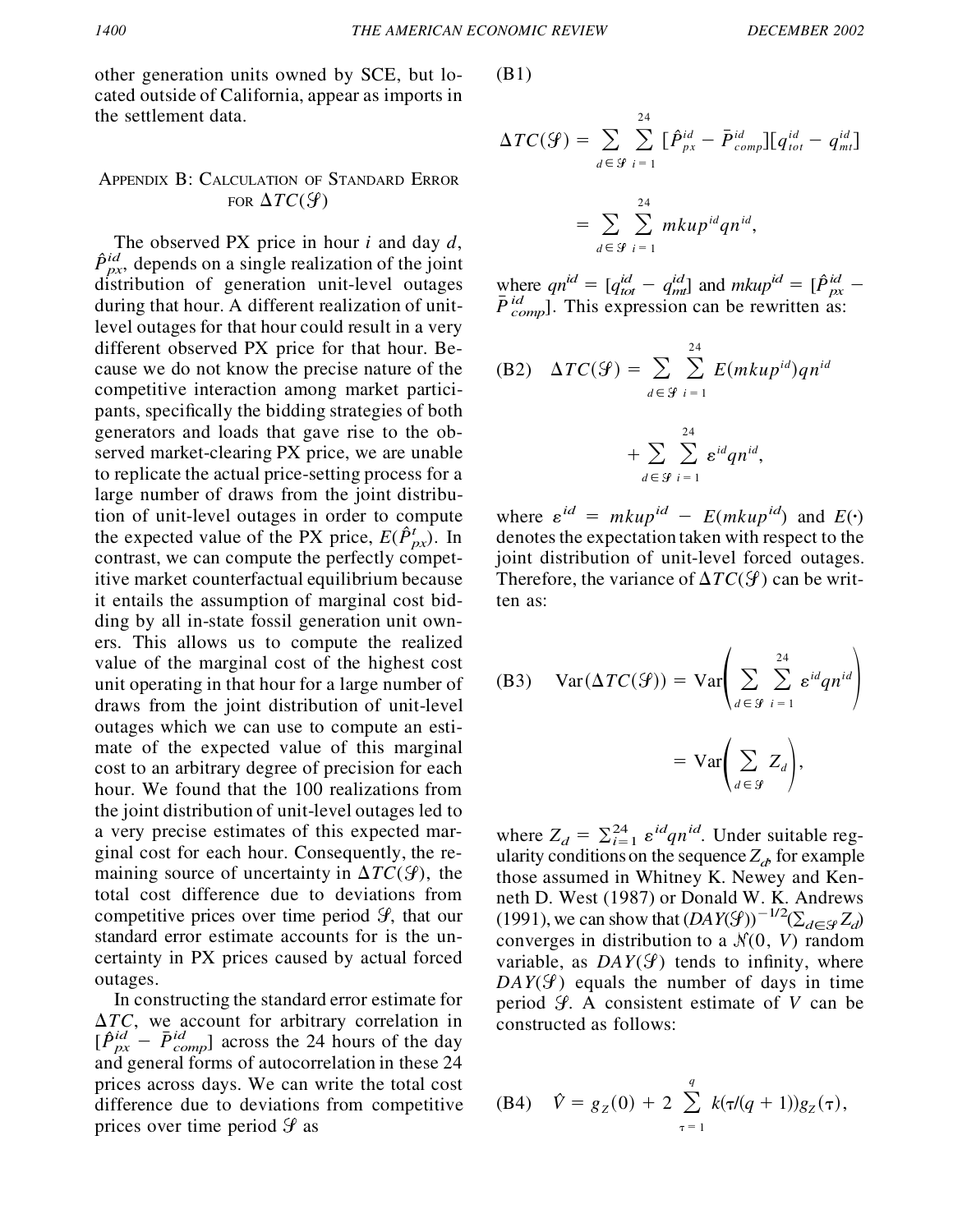where  $g_Z(0) = 1/DAY(\mathcal{F}) \sum_{d=1}^{DAY(\mathcal{F})} (Z_d)^2$ ,  $g_Z(\tau) =$  $1/DAY(\mathcal{F}) \sum_{d=\tau+1}^{DAY(\mathcal{F})} (Z_d Z_{d-\tau}^{-a-1}),$  and  $k(t)$  is a weight function satisfying restrictions given in Andrews (1991). Using this asymptotic distribution result, an estimate of the variance of  $\Delta TC(\mathcal{F})$  is  $(DAY(\mathcal{F})\hat{V})$ , which implies a standard error of  $(DAY(\mathcal{Y})\hat{V})^{1/2}$ .

To operationalize this procedure we need to construct an estimate of the unobservable,  $\varepsilon^{id}$ , the difference between *mkupid*, and its expectation. As discussed above, in order to compute the exact expectation of *mkupid* we would need to know how all market participants bid into the PX (and other markets) as a function of current conditions in the market (system load and local reliability energy levels) and the realization of unit-level outages. Because we do not know the bidding strategies of even a single market participant and we do not observe actual generation unit-level outages during our sample period, a reduced-form approach to construct the estimate of  $E(mkup^{id})$  is necessary to compute an estimate of  $\varepsilon^{id}$ . We use a linear predictor of  $mkup^{id}$ constructed using hour-of-day, day-of-the-week, and month-of-sample period dummies, along with the level and square of both the forecast ISO load and day-ahead total RMR requirements for that hour of the day. Our estimate of  $\varepsilon^{id}$  is the residual from the regression of *mkup*<sup>*id*</sup> on these variables for all hours in our sample period. For the same reason that the squared difference between a random variable and its conditional expectation is always less than the squared difference between that random variable and its best linear predictor using those same conditioning variables, the variance of our estimate of  $\varepsilon^{id}$  should be larger than the true variance of  $\varepsilon^{id}$ . Consequently, we view our standard error as a very conservative estimate of the uncertainty in  $\Delta TC(\mathcal{G})$  due to unobservable forced outages and their impact on realizations of the PX price.

Applying this procedure with the Barlett kernel,  $k(s/(q + 1)) = s/(q + 1)$ , for a value of *q* equal to 10 yields a standard error for  $\Delta TC(\mathcal{G})$ for our entire sample period of \$1.19 billion on the estimated  $\Delta TC(\mathcal{Y})$  of \$5.55 billion. For the June–October periods of 1998, 1999, and 2000, the estimates of  $\Delta TC(\mathcal{G})$  and their standard errors (all in \$ million) are \$425 (\$46), \$382 (\$41), and \$4,448 (\$430), respectively.

# APPENDIX C: COST IMPLICATIONS OF RESERVOIR ENERGY ASSUMPTION

In this Appendix we discuss the implications of our assumption that the observed production from reservoir resources (hydroelectric and geothermal) is equal to the optimal schedule that would be produced by rational price-taking firms in a perfectly competitive market. We argue that, although this assumption is surely not true, any bias it creates in our estimates of the competitive benchmark price will be in an upward direction, leading us to understate the amount of market power. We do this by first characterizing an optimal hydro schedule, and then discussing the cost impacts of deviations from that optimal schedule.

*Characterizing the Optimal Hydro Schedule.*—Assume that there are *n* producers that control both hydro and thermal generation resources, where thermal resources include nuclear and fossil-fuel generation. Let  $q_{it} = q_{it}^{Th} + q_{it}^{h}$ represent the total output of firm  $i$  in time  $t$ , where  $q_{it}^{Th}$  is the thermal output and  $q_{it}^{h}$  the hydro output of firm  $i$ . The thermal output of a firm is required to be nonnegative and also no more than its total thermal capacity,  $q_{i,\text{max}}^{Th}$ .

Each producer  $i = 1, \ldots, n$  has a portfolio of thermal generation technologies with an associated aggregate production cost of  $C_i(q_i^{Th})$ and marginal cost of  $c_i(q_i^{Th})$ . We assume that  $c(\cdot)$  is a strictly monotone increasing function of  $q^{Th}$ .

We can characterize the hydro systems of the suppliers as having a reservoir of  $\overline{q}_i^h$  units of available water (measured in units of energy),  $q_{i,\text{min}}^h$  units of required minimum flow in each period, and a maximum flow of  $q_{i,\text{max}}^h$  per period. We assume that any inflows that occur during the time periods modeled (say a week or a month) do not disrupt the aggregate hydro output decisions of each firm. In other words, the limits on the total reservoir capacity are not binding during this relatively short-term planning horizon, so that any unexpected inflows are added to storage. We also assume that demand, although responsive to price and varying with time, is deterministic.

Let  $p_t(Q_t)$  represent the inverse demand function for the market at time *t*. Given the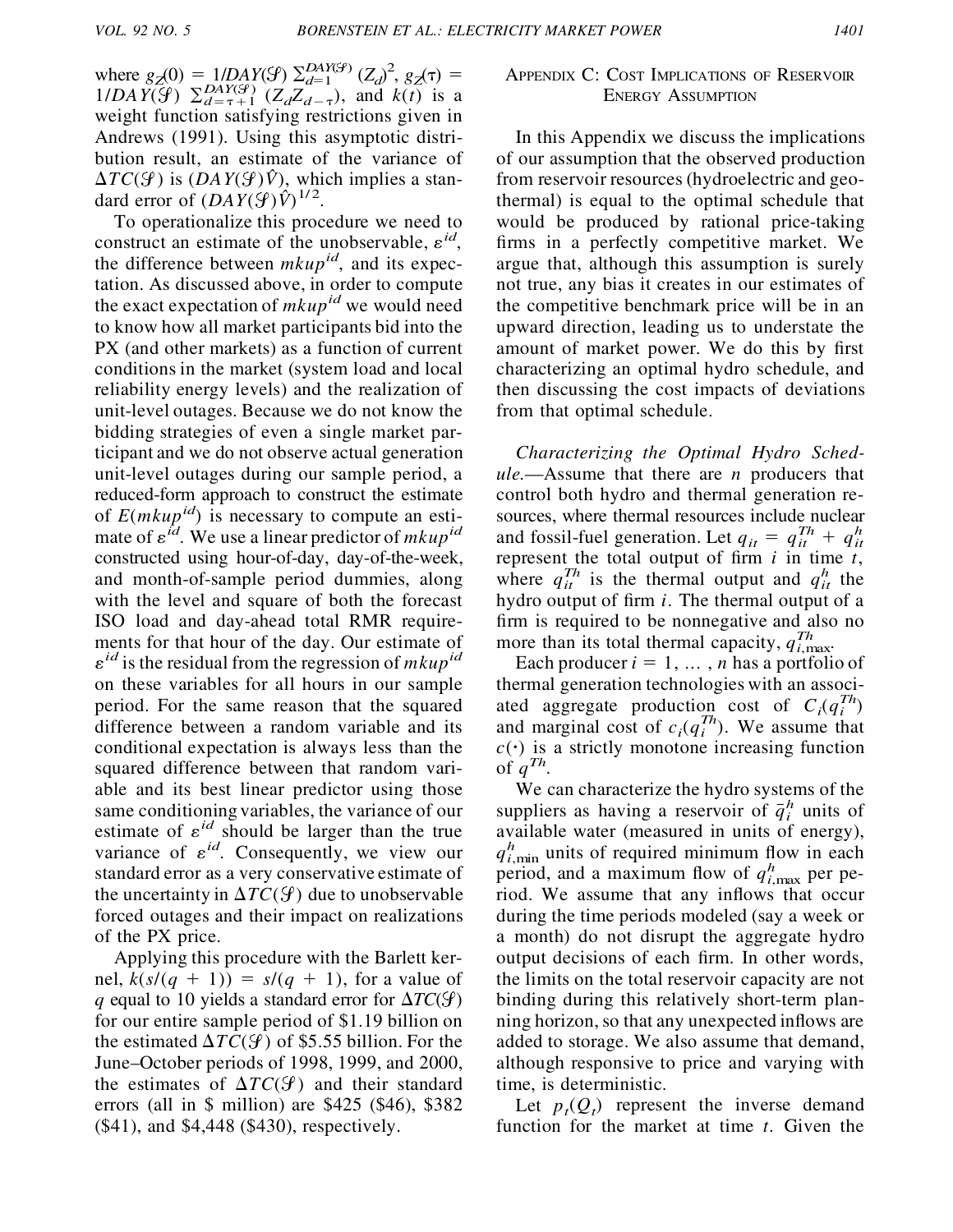output of the other firms, a price-taking firm *i* has an optimal production problem defined as

$$
(C1) \qquad \text{Max}_{q_{ii}^h,q_{ii}^{Th}} \sum_{t} p_t q_{it} - C_i(q_{it}^{Th})
$$

subject to the constraints

$$
q_{i,\min}^h \le q_{it}^h \le q_{i,\max}^h \quad \forall t
$$
  

$$
q_{it}^{Th} \le q_{i,\max}^{Th} \quad \forall t
$$
  

$$
q_{it}^h, q_{it}^{Th} \ge 0 \quad \forall t
$$
  

$$
\sum_{t} q_{it}^h = \bar{q}_i^h
$$

where  $q_{it} = q_{it}^{Th} + q_{it}^{h}$ , and  $Q_t = \sum_i q_{it}$ , the total market output in that period. Note that this problem would be separable in *t*, except for the last constraint, which limits the total hydro production over the *T* periods. We assume that each firm's single-period profit is concave in its own output. For decreasing price functions,  $p<sub>r</sub>$ , it can be shown that this problem has a concave objective function so that the problem as a whole is convex.

In the above formulation, we do not allow for the "spilling," or free disposal, of hydro energy. Under extreme circumstances it may be profitable for a firm to withhold energy by spilling water, but this would only occur if the firm had enough reservoir quantity that it had driven marginal revenue to zero for all periods in which it was not at a maximum flow constraint.

To characterize the optimal solutions, we assign Lagrange multipliers to each of these constraints. The multipliers of interest are  $\psi_{it}$  for the thermal output limits,  $\gamma_{it}$  and  $\delta_{it}$  for the hydro production limits, and  $\sigma$ *<sub>i</sub>* on the total available water to the strategic hydro producer. The term  $\sigma_i$  is therefore this firm's *marginal value of water* in this model. This value represents the additional profit to the firm that would arise if an additional unit of water could be used for generation during the time frame of the optimization. The optimal solution is characterized by the following conditions:

(C2) 
$$
\frac{\partial \mathcal{L}}{\partial q_f^{Th}} = p_t - c_i(q_{ft}^{Th}) - \psi_{ft}
$$

$$
\leq 0 \perp q_f^{Th} \geq 0 \ \forall t;
$$

(C3) 
$$
p_t = -\gamma_{ft} + \delta_{ft} + \sigma_f;
$$

$$
(C4) \qquad \psi_{it}(q_{it}^{Th}-q_{i,\text{max}}^{Th})=0 \ \forall i,t;
$$

(C5) 
$$
\gamma_{it}(q_{i,\min}^h - q_{it}^h) = 0 \ \forall i,t;
$$

(C6) 
$$
\delta_{it}(q_{it}^h - q_{i,\text{max}}^h) = 0 \ \forall i,t;
$$

(C7) 
$$
\sigma_i \bigg( \sum_t q_{it}^h - \overline{q}_i^h \bigg) = 0 \ \forall i;
$$

(C8) 
$$
q_{ii}^{Th} \leq q_{i,\text{max}}^{Th}, q_{i,\text{min}}^h \leq q_{ii}^h,
$$
  
 $q_{ii}^h \leq q_{i,\text{max}}^h, \qquad \sum_i q_{ii}^h \leq \bar{q}_i^h \ \forall t;$ 

(C9) 
$$
q_{it}^{Th}
$$
,  $\psi_{it}$ ,  $\gamma_{it}$ ,  $\delta_{it}$ ,  $\sigma_i \ge 0$   $\forall i, t$ 

where the symbol  $\perp$  indicates complementarity. Combining (C2) and (C3) shows that  $c_i(q_i^{Th})$  +  $\psi_{it} \geq -\gamma_{it} + \delta_{it} + \sigma_i$  for all *t*. When met with equality, conditions (C2) and (C3) represent the condition that price,  $p_t$ , equals marginal cost.

Each price-taking firm will schedule its hydro releases so as to equate its marginal costs across all periods in the time horizon, where marginal costs include a component for the shadow price of generation capacity when the capacity constraint is binding. In the hours in which there are no binding flow constraints on hydro production, prices will be set equal to the marginal value of water,  $\sigma_i$ , which is constant across the time periods of the planning horizon. Let  $Y \in$ {0, ... , *T*} denote the subset of hours when neither flow constraint binds. Then,

(C10) 
$$
p_t = \sigma = c_i(q_t^{Th}) \quad \forall t \in \Upsilon.
$$

*Deviations from the Optimal Hydro Schedule.*—In order to evaluate the potential impact of a suboptimal hydro allocation on the equilibrium conditions, we need to consider possible deviations from the optimal hydro allocation described above. These fall into four potential categories:

1. A reallocation from a period when the maximum flow constraint was binding to a period when the minimum flow was binding;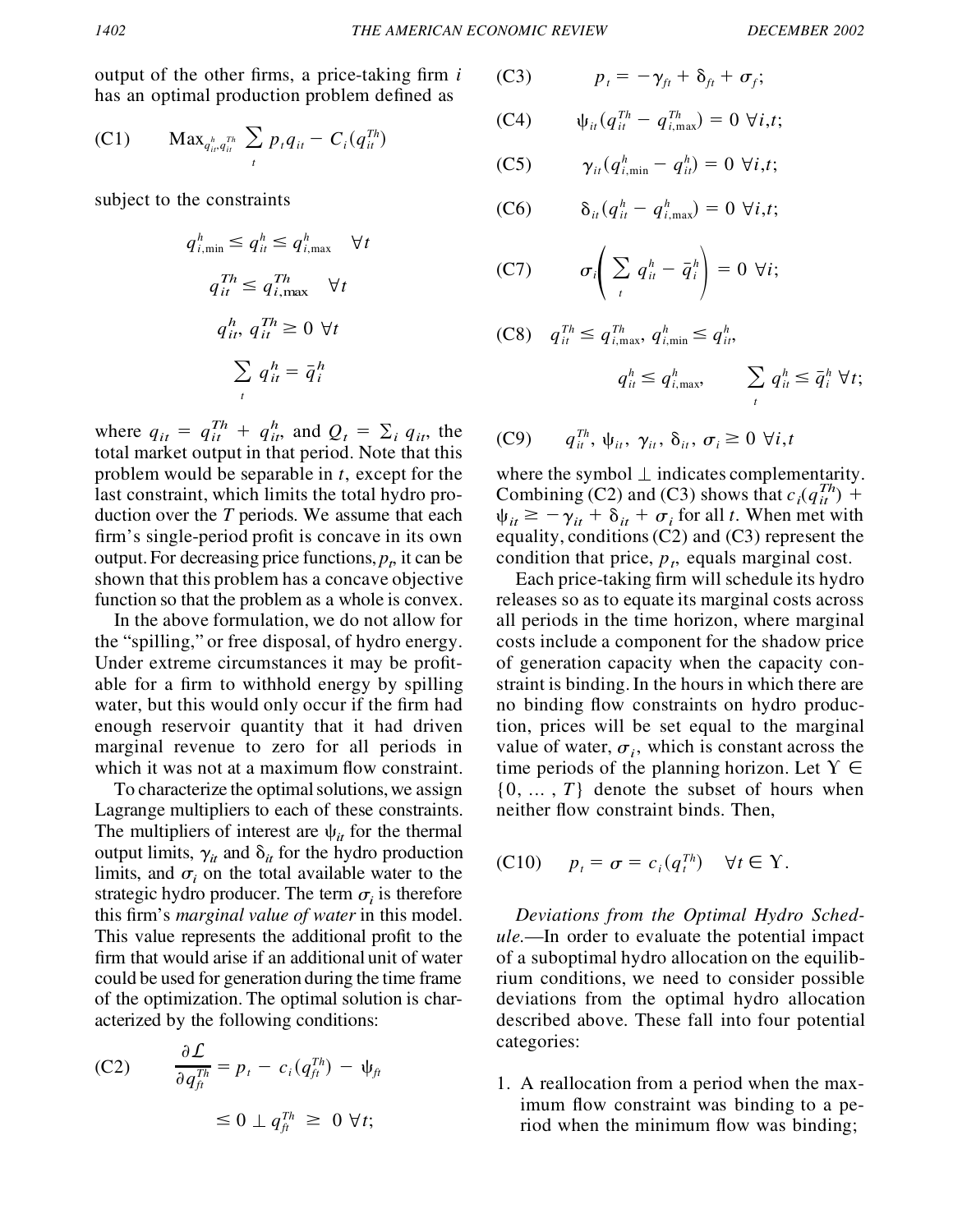- 2. A reallocation from a period when the maximum flow constraint was binding to a period in which no flow constraints were binding;
- 3. A reallocation from a period when no flow constraints were binding to a period in which the minimum flow constraint was binding;
- 4. A reallocation between periods in which no flow constraints were binding.

A reallocation of energy away from hours when the maximum flow constraint was binding under the optimal allocation can only raise marginal cost since by condition (C3), hours in which this constraint was not binding would have lower prices (marginal cost) than hours in which it was binding. The same is true for a reallocation from an hour in which no flow constraints bind to an hour in which the minimum constraint was binding. Last, by condition  $(C3)$ , marginal costs in hours in which no flow constraints bind must be equal. A reallocation from one such hour to another would necessarily raise the average marginal cost if the cost curve were convex. Therefore any hydro schedule that deviates from the optimum schedule can only raise the unweighted average marginal cost of production.

To address how a suboptimal hydro schedule might impact the volume-weighted average of marginal cost over a given time period, we utilize the following result.

RESULT: *Any feasible allocation of energy that is not equal to the optimal allocation and that produces a monotonic relationship between*  $max_{t}$  *and cost, c*( $q_t^{Th}$ ), *and total demand,*  $q_t$ , *will produce a higher demand-weighted average marginal cost than the optimal schedule.*

To prove this result, consider again the four possible types of reallocations of energy away from the optimal schedule that are listed above. Any reallocation of energy away from a higherdemand period to a lower-demand period, cases 1, 2, and 3, will clearly raise the demandweighted average marginal cost. Similarly a reallocation away from an unconstrained hour with higher demand to an unconstrained hour with lower demand would also raise the demandweighted average of marginal costs. However, a



FIGURE C1. KERNEL REGRESSIONS OF COMPETITIVE PRICE VS. ISO DEMAND (JUNE–SEPTEMBER)

reallocation from an unconstrained hour with lower demand to one with higher demand would necessarily raise marginal cost in the lower demand hour to a level that is higher than the marginal cost in the next highest demand level since the marginal costs in the two hours were previously equal to each other. Such a reallocation would therefore create a nonmonotonic relationship between marginal cost and demand.

In light of the above result, we feel confident that the observed hydro schedule that we utilize in our calculations will produce a higher demandweighted marginal cost than the unobserved optimal hydro schedule as long as we observe that our calculations of marginal cost are monotonically increasing in aggregate demand. Figure C1 illustrates this with graphs that are the result of kernel density regressions of this relationship for August–September of 1998, 1999, and 2000, respectively. In each case we do in fact observe a monotonic relationship between our estimates of marginal cost and demand, leading us to conclude that our assumption about the allocation of energy from reservoir resources is a conservative one that will understate the degree of market power that we find.

## **REFERENCES**

**Andrews, Donald W. K.** "Heteroskedasticity and Autocorrelation Consistent Covariance Matrix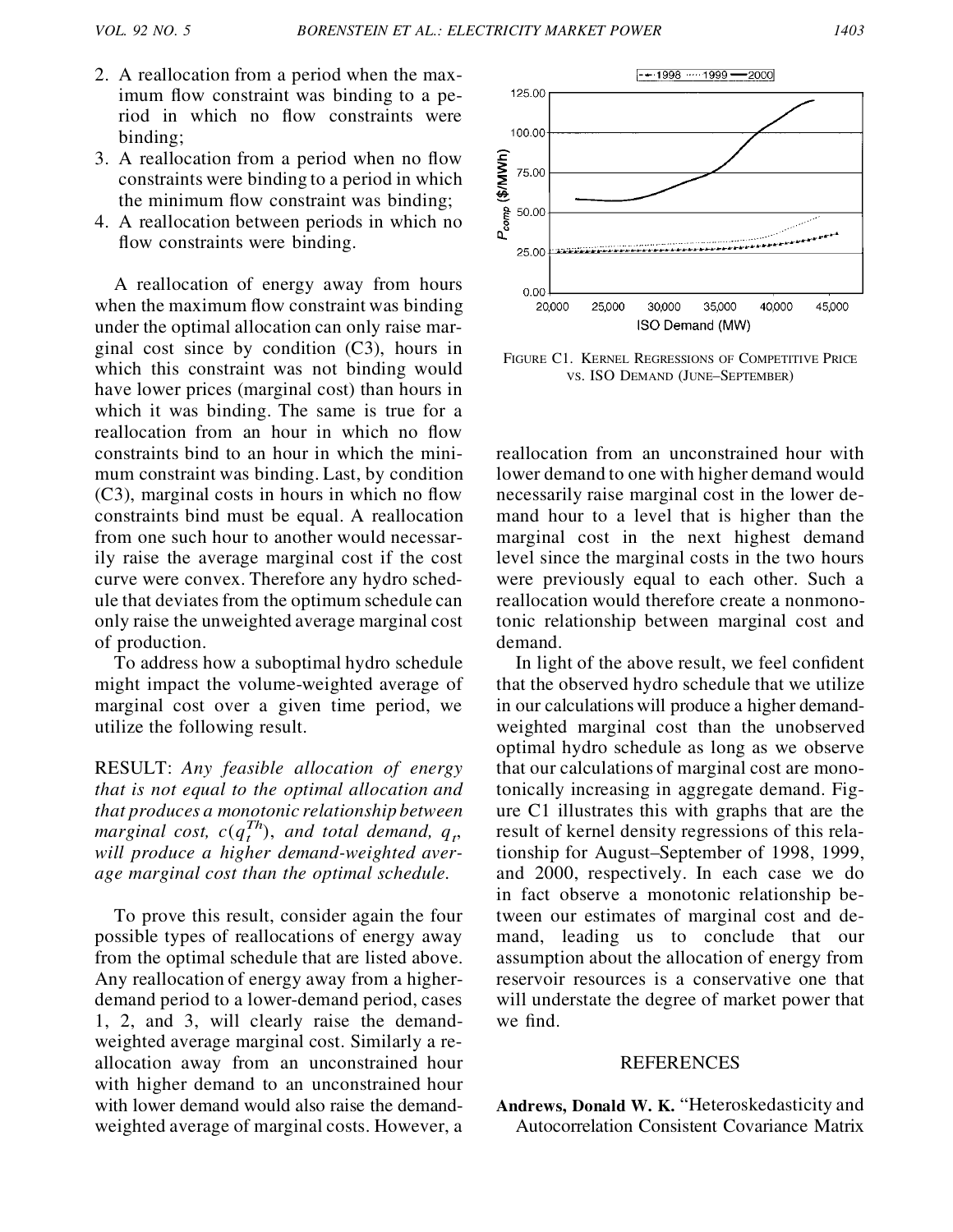Estimation." *Econometrica*, May 1991, *59*(3), pp. 817–58.

- **Bohn, Roger; Klevorick, Alvin and Stalon, Charles.** "Second Report on Market Issues in the California Power Exchange Energy Markets." Prepared for the Federal Energy Regulatory Commission by the Market Monitoring Committee of the California Power Exchange, March 1999. Available at  $\langle$ http://www.ucei.org/ Restructuring\_Archive/pxMMC\_report99.pdf).
- **Borenstein, Severin.** "Frequently Asked Questions about Implementing Real-Time Electricity Pricing in California for Summer 2001." Mimeo, University of California Energy Institute, March 2001. Available at http://www.ucei.org/PDF/faq.pdf .
- ... "The Trouble with Electricity Markets: Understanding California's Restructuring Disaster." *Journal of Economic Perspectives*, Winter 2002, *16*(1), pp. 191–212.
- **Borenstein, Severin and Bushnell, James B.** "An Empirical Analysis of the Potential for Market Power in California's Electricity Market." *Journal of Industrial Economics*, September 1999, *47*(3), pp. 285–323.
- **Borenstein, Severin; Bushnell, James B. and Knittel, Christopher R.** "Market Power in Electricity Markets: Beyond Concentration Measures." *Energy Journal*, October 1999, *20*(4), pp. 65– 88.
- **Borenstein, Severin; Bushnell, James B.; Knittel, Christopher R. and Wolfram, Catherine D.** "Trading Inefficiencies in California's Electricity Markets." POWER Working Paper PWP-086, University of California Energy Institute, October 2001. Available at  $\langle \frac{http://}{http://} \rangle$ www.ucei.org/PDF/pwp086.pdf).
- **Borenstein, Severin; Bushnell, James B. and Stoft, Steven.** "The Competitive Effects of Transmission Capacity in a Deregulated Electricity Market." *RAND Journal of Economics*, Summer 2000, *31*(2), pp. 294 –325.
- **Bushnell, James B.** "Transmission Rights and Market Power." *Electricity Journal*, October 1999, *12*(8), pp. 77– 85.
	- **.** "A Mixed Complementarity Model of Hydro-Thermal Electricity Competition in the Western U.S." *Operations Research*, January/February 2003, *51*(1).
- **Bushnell, James B. and Wolak, Frank A.** "Regulation and the Leverage of Local Market Power:

Reliability Must-Run Contracts in the California Electricity Market." POWER Working Paper PWP-070, University of California Energy Institute, September 1999. Available at  $\langle$ http://www.ucei.org/PDF/pwp070.pdf $\rangle$ .

- **Cardell, Judith B.; Hitt, Carrie C. and Hogan, William W.** "Market Power and Strategic Interaction in Electricity Networks." *Resources and Energy Economics*, March 1997, *19*(1– 2), pp. 109 –38.
- **Joskow, Paul L. and Kahn, Edward.** "A Quantitative Analysis of Pricing Behavior In California's Wholesale Electricity Market During Summer 2000." *Energy Journal*, 2002, *23*(4), pp. 1–35.
- **Joskow, Paul L. and Tirole, Jean.** "Transmission Rights and Market Power on Electric Power Networks." *RAND Journal of Economics*, Autumn 2000, 31(3), pp. 450–87.
- **Kahn, Edward; Bailey, Shawn and Pando, Luis.** "Simulating Electricity Restructuring in California: Interactions with the Regional Market." *Resources and Energy Economics*, March 1997, *19*(1–2), pp. 3–28.
- **Mansur, Erin T.** "Environmental Regulation in Oligopoly Markets: A Study of Electricity Restructuring." POWER Working Paper PWP-088, University of California Energy Institute, November 2001. Available at  $\langle$ http:// www.ucei.org/PDF/pwp088.pdf).
- **Newey, Whitney K. and West, Kenneth D.** "A Simple, Positive Semi-definite, Heteroskedasticity and Autocorrelation Consistent Covariance Matrix." *Econometrica*, May 1987, *55*(3), pp. 703–08.
- **Pando, Luis.** Testimony and Workpapers in Southern California Gas Company, California Public Utilities Commission Application No. 95-06-002, 1995.
- **Patrick, Robert H. and Wolak, Frank A.** "Estimating the Customer-Level Demand for Electricity Under Real-Time Market Prices." Mimeo, Stanford University, 1997. Available at  $\langle$ http://www.stanford.edu/~wolak $\rangle$ .
- **Puller, Steven L.** "Pricing and Firm Conduct in California's Deregulated Electricity Market." POWER Working Paper PWP-080, University of California Energy Institute, July 2001. Available at  $\langle \frac{http://www.ucei.org/PDF/pwp080.}{http://www.ucei.org/PDF/pwp080.}$  $pdf$ .
- **Wolak, Frank A.** "An Empirical Analysis of the Impact of Hedge Contracts on Bidding Be-